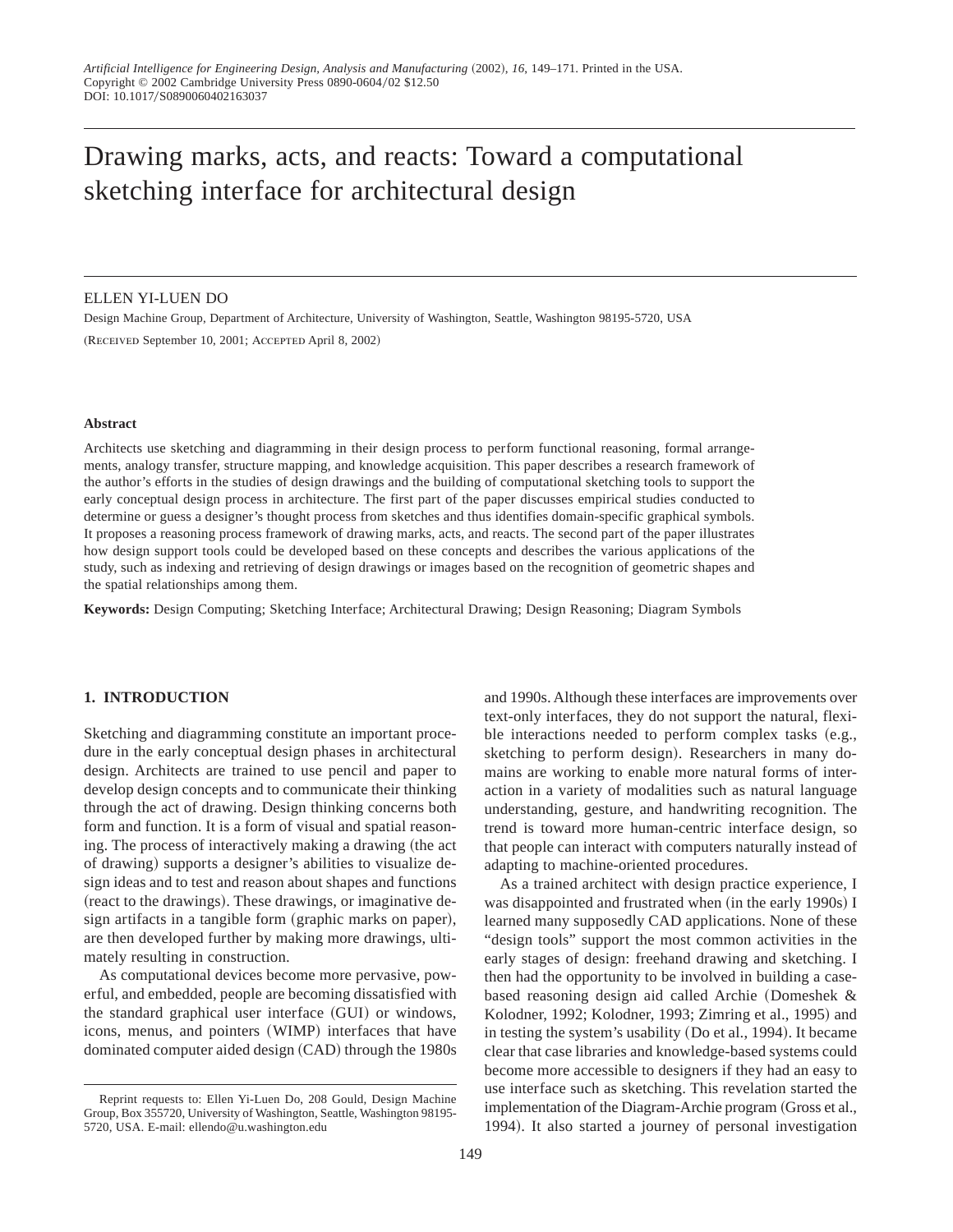and research on design intentions in drawings and on the implementation of computational sketching tools to support design. This paper describes the framework of these efforts through an overview of my previous and current research.

How can one build computational tools to support design reasoning by drawing? If we consider drawing as an iterative process of external representation, we can then analyze the component acts of drawing and build software to support these acts. What then are the purposes of drawing, and can we capture the dynamics of drawings computationally? Furthermore, what kinds of "process feedback" occurs in the design drawing process?

In the following sections, we discuss issues and concerns of the role of visual and spatial reasoning in sketching and the implications for models of design thinking and computational tools. Section 2 reviews the critical issues of building computational support for design reasoning through empirical studies of drawing.

We then draw attention to three important aspects of drawing, from the static to the dynamic—drawing marks, drawing acts, and drawing reacts—and describe their implications and corresponding computational tools in the sections that follow. Under the rubric of drawing marks, acts, and reacts, Section 4 describes several prototype systems that we built to support different aspects of design reasoning. Finally we discuss these investigations and the future research directions they suggest.

# **2. RELATED WORK**

This section responds to three questions: What is the role of freehand sketching and diagramming in design? How can one study the reasoning processes of designers so as to further our understanding of sketching in design? What computer programs have already been built to support sketching activities? The first part of this section looks at design studies that focus on the importance of drawing in design. The second part describes cognitive science and protocol analysis studies of the relationship between drawing and design thinking. Finally, the last part reviews relevant computational sketching programs. This section aims to establish a knowledge base and rationale for the empirical studies described in Section 3 and the system building described in Section 4.

# **2.1. Design studies**

Drawing plays an important role in architectural design. Designers use the act of drawing to help discover and explore ideas. They draw to think about design and to remind themselves of possible design alternatives. Although drawing styles may vary, many designers acknowledge the use of sketches as an integral part of their design process.

## *2.1.1. Studies based on interviews and portfolio reviews*

Several recent design studies focus on the connection between design and drawing. Lawson's *Design in Mind* presents interviews with 10 famous architects and analyzes their design approaches in practice  $(Lawson, 1994)$ . These designers argued that drawing is crucial in their design process because drawing is a "discovering journey of ideas," a "dialogue"  $(p. 26)$ , and "communication with self"  $(p. 98)$ . Lawson concludes that these designers "find it hard to think without a pencil in their hand"  $(p. 141)$ . Fraser and Henmi's *Envisioning Architecture* looks at how techniques used to make different drawing types influence the making of architecture (Fraser & Henmi, 1994). They note that architects "symbolize . . . intangible factors such as movement, access, sound, view, function, and time"  $(p. 110)$  in diagrammatic form to represent the abstraction and reduction of information. Herbert's *Architectural Study Drawings* (Herbert, 1993) argues that drawings are "the designer's principal means of thinking" (p. 1). Robbins' Why Architects Draw, like Herbert's book, examines the work of well-known professional architects (Robbins, 1994) and quotes architects who argue that sketching "provoke $(s)$  a change of ideas"  $(p. 153)$  and helps "verify" decisions to see if they work  $(p. 157).$ 

#### *2.1.2. Designers' self-reports*

Many architects express the importance of diagrams and drawing in their design process. They describe their experiences using drawings to think about design, to explore and record ideas, and to communicate with others. For example, Graves explains that his "referential sketch" serves the purpose of a "diary," or record of his observations and discoveries (Graves, 1977). He also says that he and his partners usually collaborate through a "conversation" by exchanging and adding to the drawings and that this exchange is a game of idea exploration facilitated through a common understanding of a set of explicit "principles or conventions." Louis Kahn in "The Value and Aim in Sketching," mentions that sketches are as important to him as design problems (Kahn, 1931). He explains that "drawing is a mode of representation"  $(p. 10)$ . Regardless of the medium used, the value of a drawing is in the "purpose" of making. He argues that designers need to interact and work with a sketch, not simply "crystallize" thoughts on paper. Peter Eisenman's *House of Cards* documents his use of diagrams and drawings for a series of house design projects; he calls it a "record of evolution" of his design thinking (Eisenman, 1987).

## **2.2. Drawing as external representation**

Design drawing is an iterative and interactive act involving recording ideas, recognizing functions and meanings in the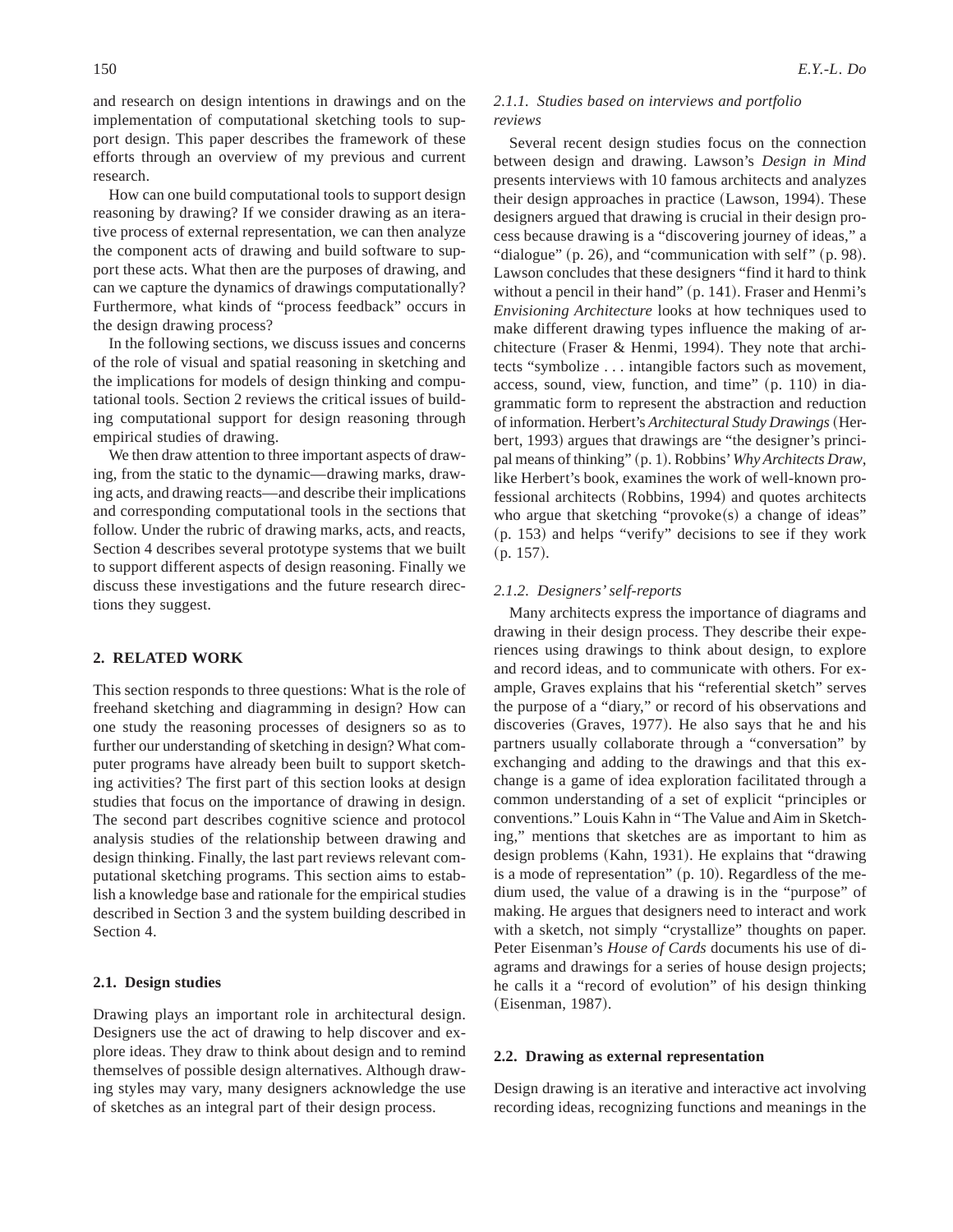drawings, and finding new forms and adapting them into the design. In order to implement desirable functionality in a computational drawing environment, we must first carefully examine how designers use drawing in their design process.

#### *2.2.1. Protocol analysis of design activities*

Design studies researchers and cognitive scientists have conducted research on design drawings. One common approach is recording video and verbal transcriptions of design sessions; this is the "think-aloud" protocol method. Eastman  $(1968)$  and Akin  $(Akin, 1978, 1986)$  use protocol analysis to study design problem solving and the solution generation process. Eastman views the design of a physical environment as a problem-solving task in an information process model, following Newell and Simon  $(1963)$ . Suwa and Tversky report that architectural drawing facilitates problem solving and creative effort (Suwa & Tversky, 1996). They argue that seeing drawing marks helps architects to refine their design ideas.

Design researchers (Dorst & Cross, 1995; Cross et al., 1996; McFadzean et al., 1999) also employ design protocols as research methods to study designers in action. Van Sommers (1984) uses empirical studies of graphic production to argue that the act of drawing is a "graphic engine or a production system"  $(p. 245)$  that helps people generate concepts. Goel's *Sketches of Thought* argues that drawings are "external symbol systems" that can be manipulated and reasoned with to represent real world artifacts (Goel, 1995) and that graphical representations have certain capacities that nongraphical symbol systems lack, for example, the ability to gracefully represent vagueness and ambiguity.

#### *2.2.2. Retrospective studies of design*

Another set of studies use introspective, retrospective, or speculative knowledge instead of think-aloud protocols. Galle and Kovács (1992) argue that an introspection record is more compact than a protocol transcript and more detailed than answers collected in an interview. Suwa and Tversky employed retrospective reports of design sessions (Suwa & Tversky, 1996) to study designers' perceptual processes in observing their own sketches. Porter and Schön's "thought-experiment" (Porter, 1988) used a speculative anecdote of a design process to account for the underlying logic of designing. Porter argues that retrospective analysis is a form of inquiry common to design teaching and has implications for the design of computer-based design tools.

#### *2.2.3. Models of design reasoning*

Design drawing is also regarded as a means of transformation for design objects. For example, Schön argues that design reasoning is a thinking pattern that uses design rules (Schön, 1988) and a process of "reflection-in-action" (Schön, 1985). He argues that designers first "see," and then "move," design objects (Schön & Wiggins, 1992). Goldschmidt sharpens this notion and argues that design reasoning consists of "seeing as" and "seeing that" modalities (Goldschmidt, 1989). She considers sketching an operation of design moves and arguments, an "oscillation of arguments" that brings about a gradual transformation of images (Goldschmidt, 1991). Ullman, Wood, and Craig argue that in a design each marking action is an external representation of a chunk of information (Ullman et al., 1990).

#### **2.3. Computer systems with sketching interfaces**

Several researchers have used the term sketch in naming their design decision support systems. They generally use the word sketch to advocate the idea of drawing with a pen or having an easy to use interface, although, in many cases, their systems only support hard-line drawing. (Strictly speaking, these hard-line drawing, or palette input, systems should not be called sketch systems.) However, many interesting ideas, such as using constraints in a drawing environment (e.g., Sketchpad, Sutherland, 1963; interpreting sketches as straight lines, e.g., STRAIT, Taggart, 1975; SketchIT, Stahovich, 1996; SKETCH, Zeleznik et al., 1996) have been explored in these system-building efforts. The following section discusses several systems that either have sketch in their name, convert sketches into straight lines, or support freehand drawing input.

#### *2.3.1. Systems with sketch in their name*

Ivan Sutherland's Sketchpad (1963) developed several important interface concepts that are common in today's computer systems (e.g., constraints, copying and editing, grouping). It enabled users to draw primitive graphic objects with a light pen, and thus provided a new human– machine interface by eliminating typed commands "in favor of line drawings" (Sutherland, 1963). Zeleznik et al.'s (1996) more recent SKETCH project explored the idea of sketching gestures as an interface for 3-dimensional  $(3-D)$  geometric modeling. For example, to construct a rectangular solid, the user clicks and drags three lines along the *x*, *y*, and *z* axes to specify its dimensions. Stahovich's SketchIT program (1996) reads a mechanical sketch and transforms it into multiple interpretations of workable designs in the domain of springs and kinematics joints. The sketcher in the SketchIT project does not support freehand sketches. Instead, it provides a tool palette with objects such as face, pivot, and slider. All these systems simply support structured drawing. The drawings are presented as well-defined rectified objects: no sketchy lines, either as input or output, are involved.

#### *2.3.2. Systems that convert sketches to objects*

Many sketch systems take sketchy, rough drawings as input and convert them into straightened objects or clean curves. For example, Taggart's STRAIT converts sketchy lines into intended straight lines and sketchy curves into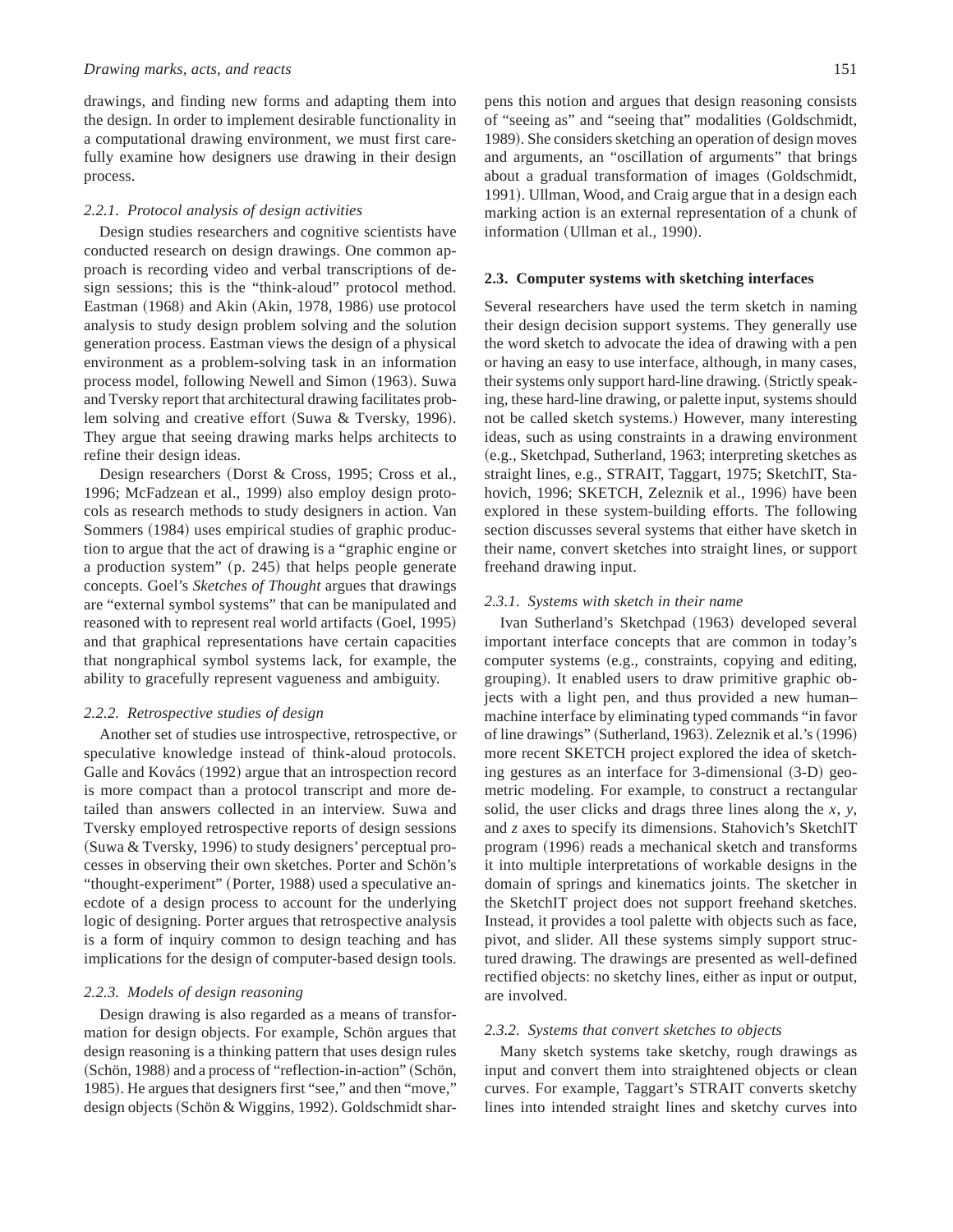polylines (Taggart, 1975). He argues that sketch recognition is the way to "communicate architectural intentions and ideas" with a computer because designers will enjoy the comfort of a "familiar (pencil) tool" instead of the "input protocol" demanded by the systems. Sketch-Solid (Sivaloganathan, 1991) turns sketchy lines on an isometric grid into 3-D objects. Baudel argues that designers and artists prefer to redraw (rather than to edit) sketches to modify them, and therefore he proposed a "mark-based interaction" technique for editing curves by tracing over them with freehand drawings to indicate more precisely the desired curvature (Baudel, 1994).

## *2.3.3. Sketch systems that support sketching activities*

Recent advances in digitizer and pen computing technologies have induced a renewed interest in research in computational environments for freehand sketching. These systems used pen-based interfaces to input and edit design drawings. Unlike the sketch projects described previously, which use the word sketch to mean an easier interface for drawing or the ability to translate sketches into structured drawings, these systems support the display and manipulation of freehand sketches as they are entered. For example, PerSketch (Saund & Moran, 1994) allows the user to select portions of a freehand drawing by overtracing. "Translucent patches" (Kramer, 1994, 1995; Genau & Kramer, 1995) maintains handwriting and sketchy objects and supports moving irregular sketched shapes. The SILK (Landay  $\&$ Myers, 1995; Landay, 1996) system interprets freehand drawn objects as interface objects and allows the user to interact with the objects  $(e.g., move the slider, push a but$ ton, etc.). The nuSketch system (Forbus et al., 2001) allows the user to mix drop-in object symbols (bridge, terrain, etc) for a military course of action sketch with hand-drawn sketches. However, the system does not attempt to perform shape recognition of the sketches. Rather, it depends on voice input and specific selection procedures from the user to define object types and names. The only recognition nu-Sketch handles is the user gestures of arrows and lines to indicate placement and dimension. The EsQUIsE system (Leclercq, 2001) recognizes characters in space labeling, and the lines in schematic design are inferred as boundary definitions. It then uses the information to deduce the characteristics of the rooms being designed. For example, by recognizing space names as contained within partition lines, the system can generate the square area of the rooms and an energy consumption estimate.

# **3. DESIGN DRAWING STUDIES: VISUAL LANGUAGE IN DESIGN**

Sketching in design covers a wide variety of activities that take place in different settings. In order to build useful computational sketching tools for design, we must identify the dimensions of sketching. This includes identifying drawing components and design entities and the spatial relationships and transformations among them.

#### **3.1. Domain-specific graphical symbols**

To what extent is it possible to infer, interpret, or even guess what a designer was thinking about by looking at the drawing that was made? Can one find diagramming conventions among designers for functional reasoning tasks in design, such as space planning and furniture arrangement? To answer these questions we conducted several empirical studies on design and drawing. The studies include data analysis of 62 architecture students' concept diagramming and video transcripts and protocol analysis of four architects performing an architect's office design.

# *3.1.1. Diagramming experiment and protocol analysis of design*

The first study  $(Do, 1995)$  used design stories and diagrams from a case-based design aid called Archie (Kolodner, 1991; Domeshek & Kolodner, 1992; Zimring et al., 1995). Archie's database contains stories, problems and responses from postoccupancy evaluation data collected in field studies of 10 courthouses and libraries. All related items are cross-linked. Each participant was given tasks of drawing diagrams from stories, writing stories from given diagrams, pairing diagrams and stories, and commenting on given Archie diagram–story pairs.

The second study (Do, 1998) involved the protocol analysis of four designers in action. The designers were given a program brief of an architect's office space design and asked to focus on four different concerns in conceptual, schematic design. The tasks included spatial arrangement, lighting, visibility and privacy, and fitting a special piece of furniture into the design.

# *3.1.2. Graphic convention: Primitives and symbol configuration*

From the diagramming experiment and the design protocol analysis, we found that designers use graphic symbols to represent certain physical objects in design tasks and concerns. For example, when thinking about spatial arrangement, designers would draw geometric primitives (e.g., circles and boxes) to represent different functional spaces with text labels  $[Fig. 1(a)]$ . When thinking about objects' (desks, chairs, and door) placements in a room, designers would draw graphic symbols for furniture [Fig. 1(b)]. When thinking about lighting concerns, designers would draw a configuration consisting of an arrow intersecting a vertical line, representing a light ray in a sectional view  $[Fig. 1(c)].$ 

These graphic symbols are drawing conventions used in the domain of architecture to represent conceptual entities and graphic relationships. The participants from the experiments chose primitives from a limited universe of geometric shapes and symbols to draw their diagrams and composed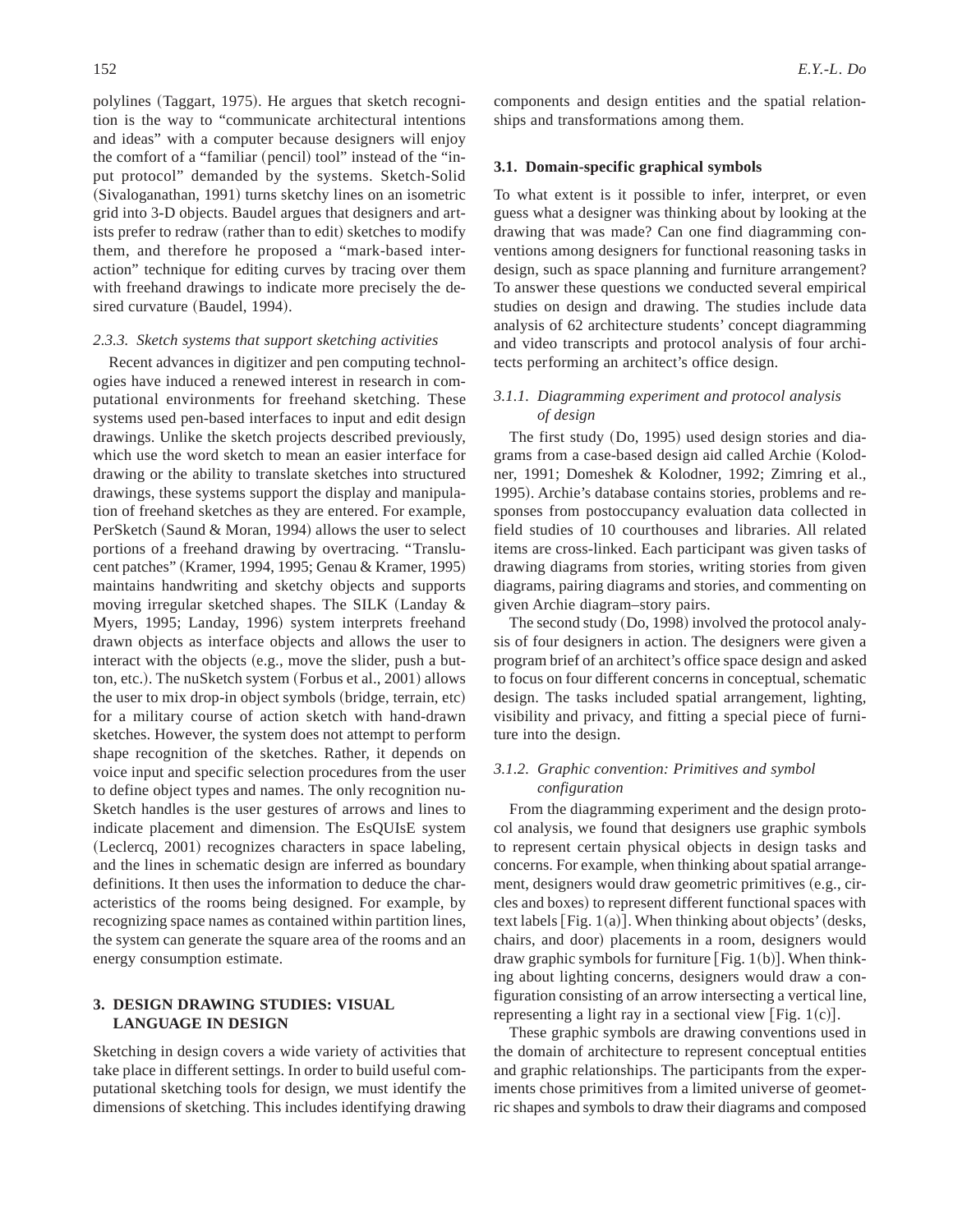

**Fig. 1.** (a) A bubble diagram for spatial arrangement, (b) an office layout with furniture symbols, and (c) the lighting concerns in a roof section.

them in highly conventional ways. They predominantly used lines, ovals and blobs, rectangles, and hatching. The basic drawing elements—lines, arrows, and geometric shapes are called "primitives"  $(Fig. 2)$ .

Primitives are used in diagrams in a variety of different domains, and they are not limited to architectural design. Primitive drawing elements used in diagrams include arrows, lines, hatches and simple geometric shapes (Fig. 3). When primitives are combined, they can form symbols to represent design entities, or domain-specific architectural objects, such as walls and windows, or to illustrate natural phenomena, such as the sun and human figures. For example, a circle was composed with radial lines to indicate the sun; lines were composed to indicate walls and windows; and a circle with lines or a blob was drawn to indicate people (see Fig. 4).

The observation that these designers only used a limited set of graphic symbols suggests that a computer-based diagramming tool would only need to provide limited pattern recognition facilities. These graphic symbols are the visual language for design reasoning (and should be the basis for computer sketching, discussed later in Section 4). They consist of the following vocabulary and syntax: basic geometric shapes, or graphic primitives (lines, circles, boxes); drawing conventions for objects (furniture, building elements, label); drawing context and intentions (drawing view, spatial configurations); and spatial relations (concentric, above, intersect) among drawing elements.

# **3.2. Overtracing, repetition, and dimensional reasoning**

Besides the drawing conventions designers share, the design protocol further revealed several interesting features in the process of making drawings. First, designers use overtracing and redrawing, either directly on the drawing or on another trace layer, to add and refine details. Second, repetitive tasks (such as assigning chairs for each cubicle) are often performed in a sequence. Third, when the task calls for functional reasoning, a designer often draws dimensional markers and makes calculations. Fourth, designers would draw 3-D (perspective or isometric) views to visualize a 2-dimensional  $(2-D)$  shape into 3-D space. Next, I describe these observations individually.

#### *3.2.1. Overtracing and redrawing*

A common character of designer's working sketches is overtracing, in which the designer's pen repeatedly outlines a particular shape or area of drawing. This overtracing, or redrawing, serves several functions: selection of a design entity or drawing attention to the element; attending to one or another shape interpretation; and shape refinement, or adding detail to an abstract or roughed-out shape.

Figure 5 shows three designers' use of overtracing in the design process. The first designer circled the lower left portion on the original floor plan twice  $[Fig. 5(a), left]$  to focus his attention when considering the area for display (as an-



**Fig. 2.** The primitives (drawing elements) used in diagrams included arrows, lines, hatches, and simple geometric shapes.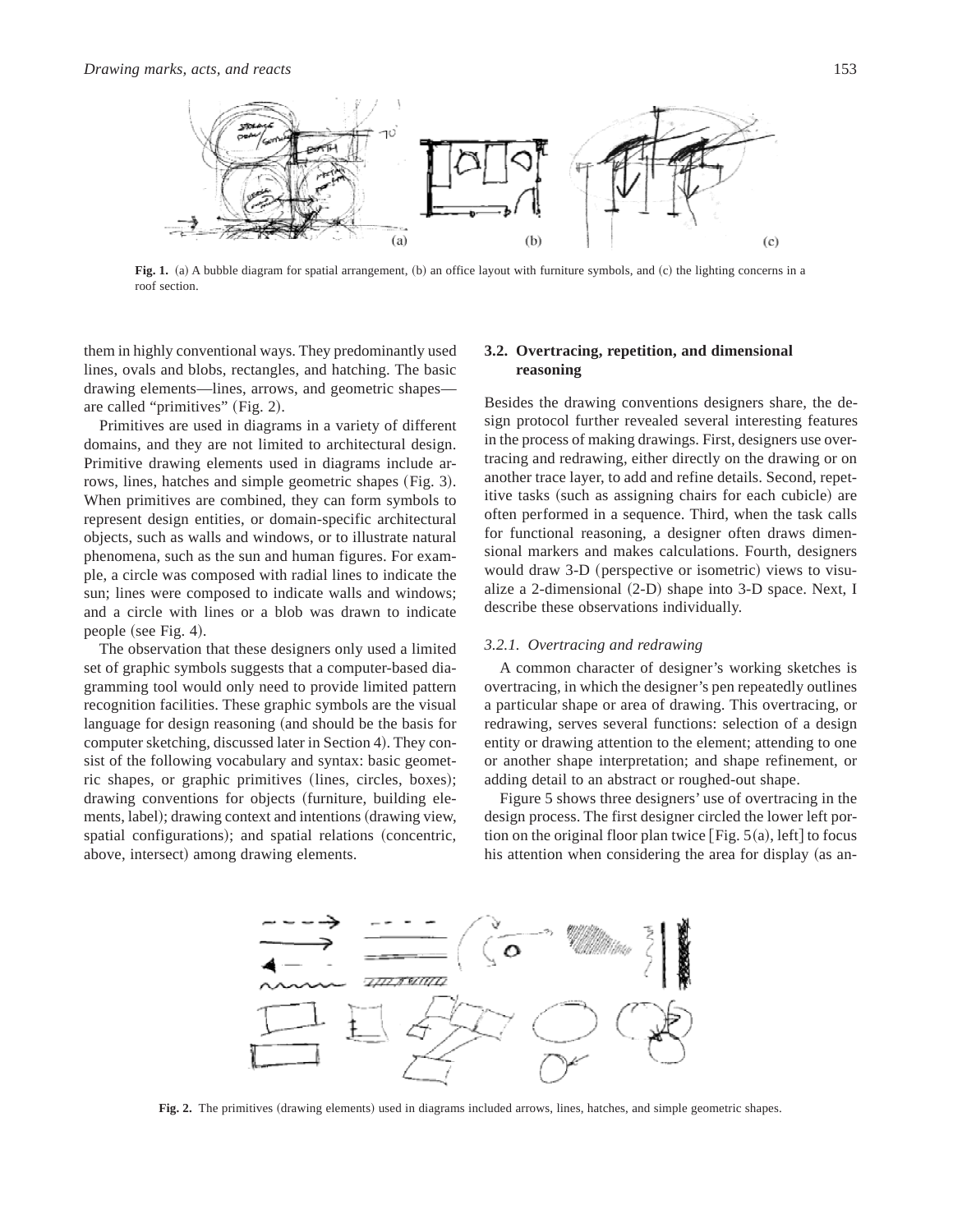

**Fig. 3.** Diagram examples showing concerns about spatial relations: (a) a thick wall between the courtroom and public area and  $(b-d)$ staff control between the map room and community library drawn by three different designers.

notated on the drawing). He drew many overlapping lines on the boundary walls and the inside partitions to test alternatives. He then redrew another floor plan [Fig.  $5(a)$ , right] with different space partitions and continued to work on it with many overtraced lines. The second designer first drew a floor plan in vertical orientation [shown as horizontal after rotation; Fig.  $5(b)$  left] and overtraced several partition walls while planning the locations of the lobby and common area. Seeing that the work area should be of main concern, the designer decided to change the perspective. He rotated the paper counterclockwise 90° and redrew a new plan in vertical orientation [Fig.  $5(b)$ , right], positioning the working area on top of the plan. He overtraced that newly formed square shape, and called out the wall line to block direct visual access from entry, and wrote down text to explain and record the rationale for the space arrangement of the whole plan.

The drawing technique of repetitive tracing is used to identify aspects of concern, bring focus to the drawn shapes, or specify shape modification. This redrawing and overtracing can happen on one piece of paper or on different trace layers. Figure 6 shows how a designer used two trace layers to facilitate testing design alternatives. The original drawing  $[Fig. 6(a), left]$  has a complete spatial layout of the space. Seeing that the chief architect's office appeared to be too small, the designer used this drawing as an underlay and redrew and traced over it on a new layer to make the office bigger [Fig.  $6(a)$ ]. He first used the same layer to trace over the left wall of the kitchenette. He then moved the top layer to the right so that this wall lined up with the left side of the underlay conference room and traced the right wall of the conference room. Finally, he moved the

trace layer to the left and defined the new location of the kitchenette (right to the conference room) by tracing the right wall of the underlay kitchenette [Fig.  $6(b)$ ]. The second layer served as the medium for working out design alternatives. The designer did not redraw the whole floor plan completely.

Figure 7 shows a similar scenario of the drawing and interpreting activities in a design process. The floor plan in the middle  $[Fig. 7(a)]$  is the first proposal for the spatial layout. Having identified the service area on the top of the drawing, the designer moved to consider the work area and started a new drawing to its left [Fig.  $7(b)$ ]. After partitioning arrangements (with repetitive straight lines), the designer recognized a vertical circulation axis [single line on Fig. 7(b), left]. He redrew the floor plan again [Fig. 7(c)], this time focusing on extending the axial line all the way across the space. He scribbled circular, curvy lines along the axial line to indicate the circulation path while working out the access to the rooms on the right. Then he drew a new and enlarged plan of only the work area  $\lceil$  on the right of the original plan; Fig.  $7(d)$ , testing the definition of a corridor (two parallel vertical lines) and a counter or desk space [top left corner of Fig. 7 $(d)$ ]. He then redrew the whole floor plan [Fig.  $7(e)$ ] to work out the reception desk area [bottom of Fig.  $7(e)$ ].

This act of drawing, and redrawing can be used to simplify an idea to an abstract form in which no specific shape features are included. Designers also redraw to emphasize a particular area, or to assign a different character to a particular shape. By doing so, the designers see and interpret their drawings to test and evaluate their design decisions. Figure 8 shows a sequence of video clips from the protocol



**Fig. 4.** Primitives were combined to make more complex symbols.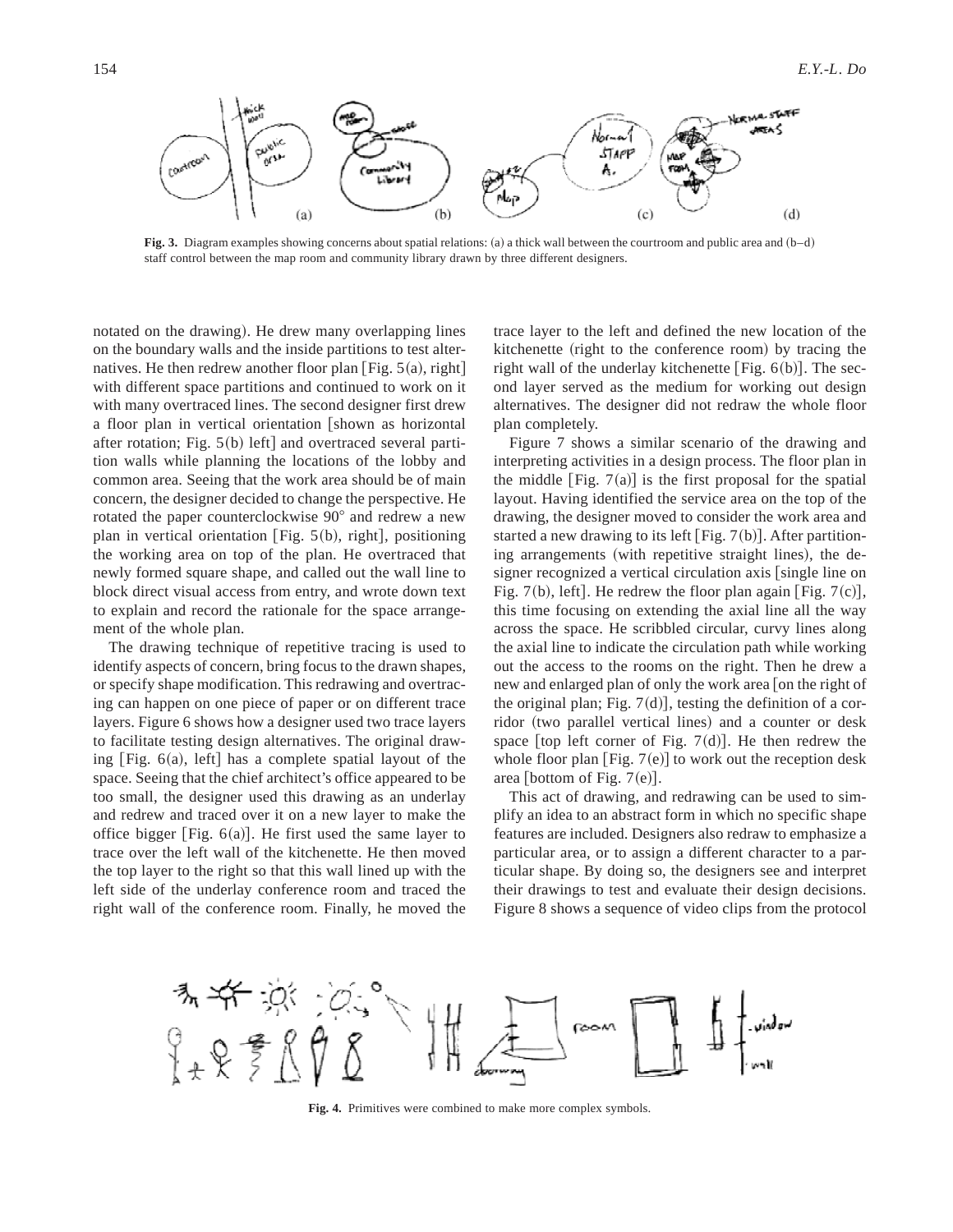

Fig. 5. Overtracing and redrawing to select an object and draw attention to it: (a) consideration of the location for the partition walls, (b) focusing on possible spatial issues of the space, and (c) thinking about how the light enters the building envelope.

analysis in which trace layers are used, not only in plan view, but also sectional (underlay) drawing. The designer used and moved the ruler to check on the dimensions of the various spaces.

## *3.2.2. Performing repetitive tasks in a sequence*

The video protocol of designers in action also revealed an interesting phenomenon not easy to identify in the static drawing marks analysis. In the context of arranging design entities (e.g., multiple work space cubicles, desks, and chairs), a designer would carry out repetitive tasks in sequence. If we look at the run of sequence of drawing acts (in the video clips), we find that the designer had a plan to carry out the tasks in a top-down hierarchical fashion. For example, Figure 9 shows the designer's drawing sequence to produce three identical desk spaces. He started with location registration marks [from left to right; Fig.  $9(a)$ ], drew three repetitive vertical lines  $[Fig. 9(b)]$  to connect to them

to form partition walls, added horizontal tables [Fig.  $9(c)$ ], and vertical desks  $[Fig. 9(d)]$  in each partition, and finally added the chairs [Fig.  $9(e)$ ]. All these objects are drawn from left to right.

The designer would deal with the space first, then place the furniture. He would also place tables before adding chairs. Figure 10 shows another example of duplicate object placement. The designer drew the chairs surrounding the conference table in clockwise direction (five or six chairs). This right-handed designer had a preference to draw in a clockwise direction when placing radial objects. However, this does not mean that the designer would always draw related objects in clockwise sequence. The plan of the sequence of drawing is tied to the object hierarchy: important or dominating objects are drawn first. Figure 11 (middle) shows an arrangement of the work area. The desks in the drawing's bottom part were drawn first, from left to right, and the chairs were added in reverse order, from right to left (Fig. 11,



Fig. 6. Redrawing on a different trace layer to test and modify the dimensions of the space (chief architect's office was enlarged) and switching the location of the kitchenette with the conference room. Shown are  $(a)$  the original floor plan layout and  $(b)$  an alternative layout on a new trace layer (partially drawn with the original floor plan as the underlay).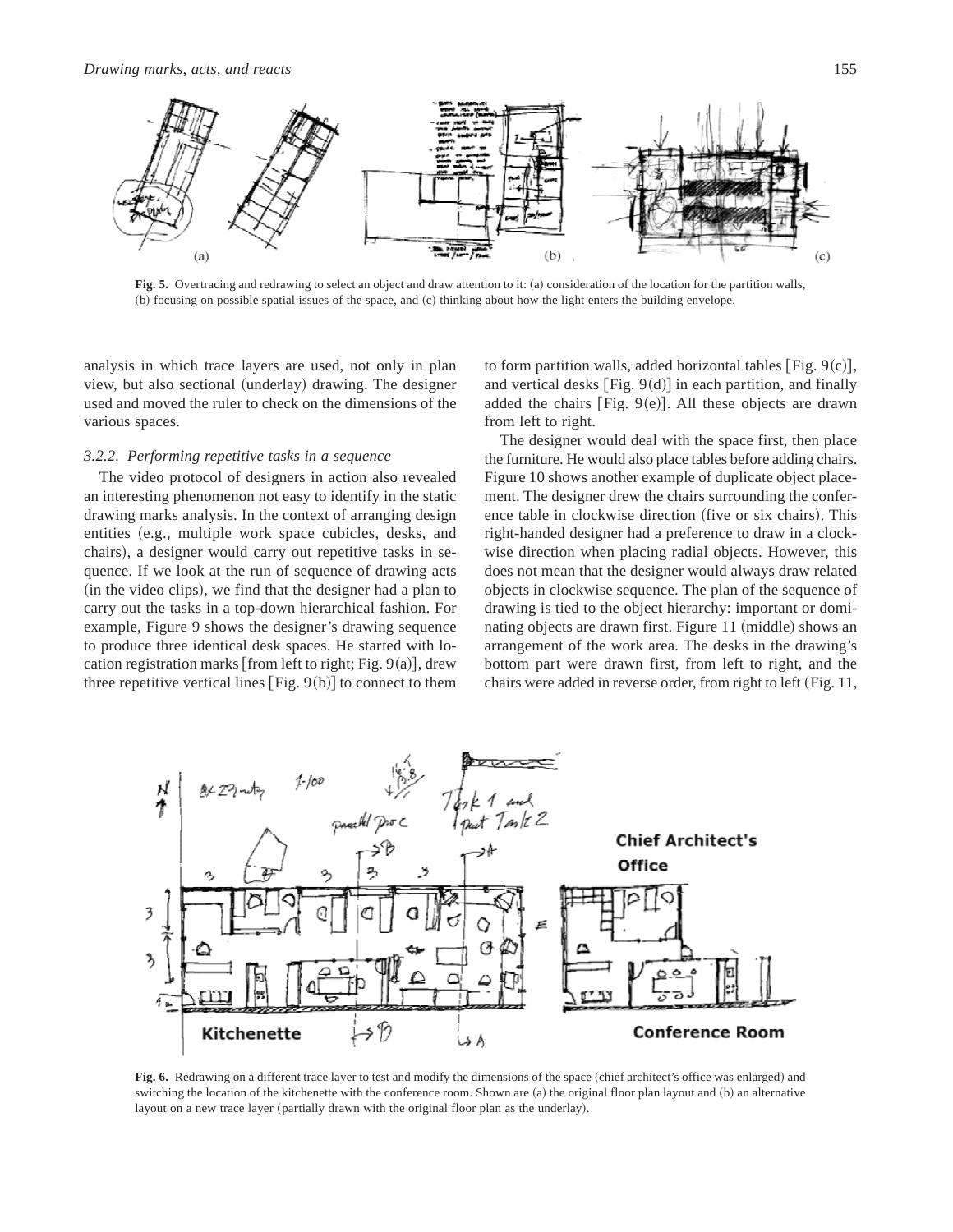

Fig. 7. Redrawing the same shapes to test alternative arrangements (a first, then  $b, c, d$ , and  $e$ ).

left). The top portion of the drawing consists of monitors (drawn clockwise), and then the chairs were added in reverse order  $(Fig. 11, right)$ .

# *3.2.3. Functional reasoning with dimensional marks and calculations*

The design protocols also revealed the dynamic reasoning process in design. When a design task involved spatial requirements, the designer would not only draw graphic symbols for furniture but also draw dimensional markers and numbers to calculate the size of the space and check requirements. For example, a design task may call for a work space of at least  $800$  ft<sup>2</sup>, which can accommodate a  $4 \times 10$  ft table in the conference room. Figure 12 shows that the designer drew dimensional markers and labeling and then wrote down numbers and calculations to decide the size and dimension of a functional space. He drew grids and wrote, drew, and calculated the area to make sure his design worked.

## *3.2.4. Visualization of 3-D geometry*

Architectural space is ultimately 3-D. Designers often move or project from 2-D floor plan sketches to 3-D representations such as isometric or perspective views. By doing so, they put themselves in the design context of seeing and testing how the space works in a geometric model that formally expresses the shape of the space. Figure 13 shows a collection of 3-D views drawn adjacent to the floor plan drawings to explore design concerns of lighting and how people and furniture would function in the design arrangements.

## **3.3. Transformations of design entities**

We also performed a retrospective analysis  $(Do et al., 2000)$ of a pavilion house design that an architect carried out over the period of 15 years. Unlike a laboratory experiment  $(e.g.,)$ protocol analysis), which usually has a short time span, this project spans a long period of time. Furthermore, this design project focuses mostly on form manipulation rather than the functional problem solving activities that design protocol more often investigates. This study was carried out to analyze the patterns of design operations and relations among drawings. We looked at 110 drawings that the architect selected (and organized for two presentations). Many of these drawings are a composite of several drawing types, such as plan, sections, elevations, and isometric views. Figure 14 shows a sample of these drawings.

The first analysis of the pavilion house design drawings resulted in a diagram to account for connections among the drawings  $(Fig. 15)$ . We then developed a coding scheme to classify these drawings into different categories. The scheme codes properties of the drawings, such as the elements depicted, as well as projection type, view angles of the building, and element names and locations  $(Fig. 16)$ .

For any two drawings, the coding scheme also accounts for design element transformations, such as geometric translations of shapes, locations, and color. We use the letter codes E, L, T, and C to indicate respective element identi-



**Fig. 8.** The sequence of images from the protocol analysis video showing a trace layer of the floor plan overlaid on top of a trace of the section, and a ruler positioned in different locations to measure the dimensions and check if the space will function.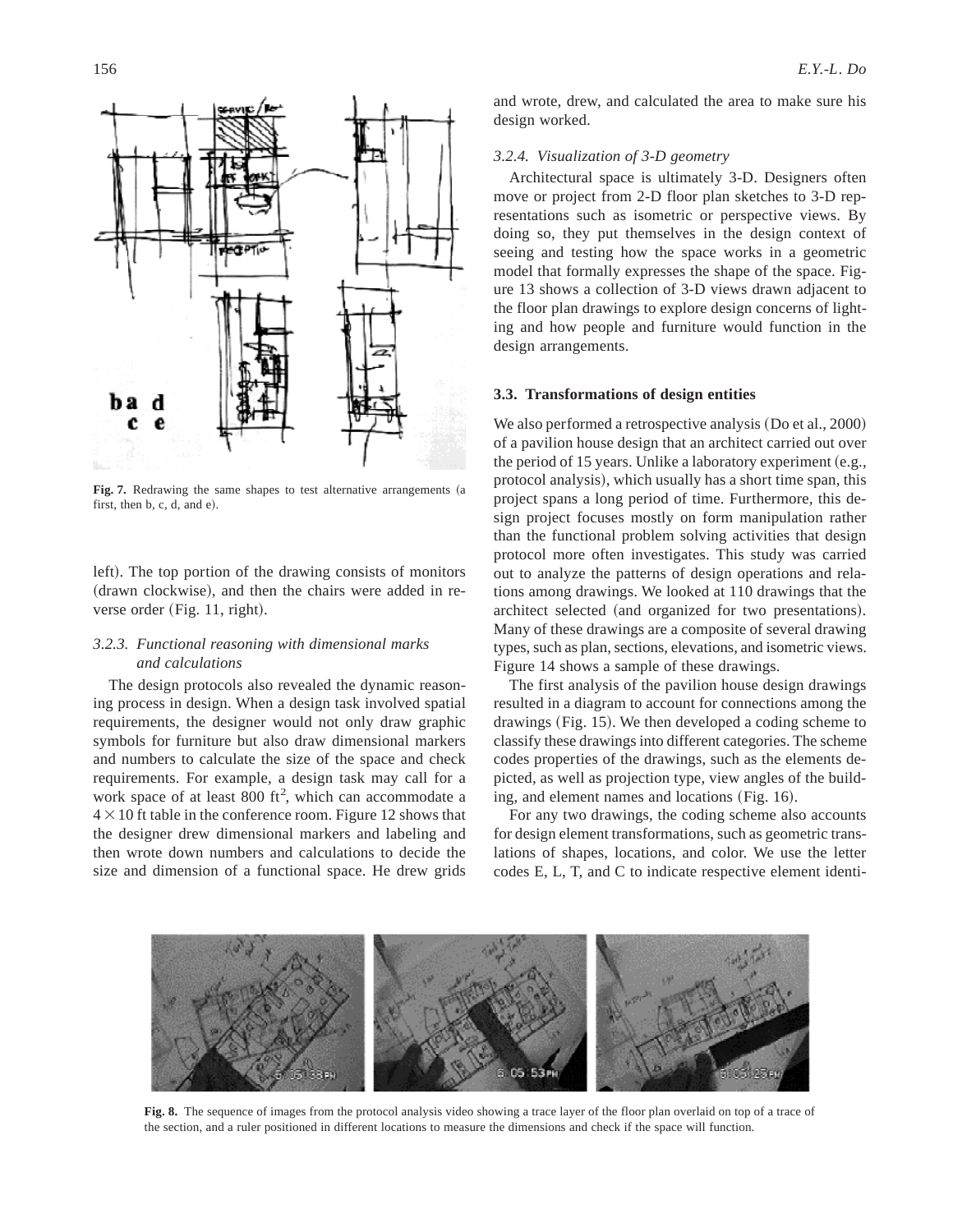

**Fig. 9.** The drawing sequence (in chronological order,  $A-B-C$  or  $1-2-3$ ) for the three work space arrangements. (a) Existing wall lines are added via three dots to register locations for the three spaces. (b) Three vertical partition lines are drawn down from the top wall to connect to the registration marks. (c) Three consecutive horizontal lines are added to define the side desks by the wall. (d) Three desks are placed against the partition walls.  $(e)$  Three chairs are added.  $(f)$  The final space configuration of the three same furniture layouts.

fiers, location identifiers, transformation types, and use of a color; D indicates the projection type of the drawing, V is the view direction, M is the drawing medium, and I is the designer's self-described intention in making the drawing.

For example, the expression below indicates that design element 16 (staircase) at location 4 (middle left) moves down (transformation 4), moves right (transformation 1), and rotates  $180$  degrees (transformation  $17)$  to location  $9$ (lower right).

#### $E16 \n\textcircled{a} L4 ((T4 + T17)) \n\textcircled{a} L9$

Figure 17 shows the two drawings, the  $3 \times 3$  location grid, and the element (staircase) whose transformation is described.

# **4. COMPUTATIONAL SKETCHING: TOWARD A MORE HUMAN INTERFACE FOR DESIGN**

Given these studies and observations about design reasoning and the various ways that drawing seems to support it, we come to an important question. Could artificially intelligent computational design media—"intelligent paper"—support design better, and if so, how? We believe anAI-based sketching program can provide an enhanced environment for de-

**Fig. 10.** The drawing sequence (in chronological order, 1–2–3 or A–B–C) for the arrangements of conference chairs surrounding the conference tables (rectangles) in the clockwise direction.

sign. Drawing can be the interface, or at least an alternative input modality, to various knowledge-based design systems. Our goal is to construct more human-like interfaces for computational design tools. We have implemented several prototype systems to support computational sketching.

At the base level, a computational sketching tool should recognize static drawing marks, such as simple geometric shapes, and their spatial relationships. Designers often use these shapes to perform spatial reasoning and analogy transfer. The second level deals with the act of drawing. Designers engage in the dynamic act of drawing to draw out ideas, to see, to communicate, and to interpret design concerns or perform formal reasoning. Finally, recognizing that it is possible to associate designer's intentions with their drawings, the intelligent paper could be a responsive, or reactive, drawing environment. For example, a simple sketch can be used to access knowledge-based systems such as simulation programs, case libraries, or geometric form making.

The following sections describe some of these efforts under the research framework of drawing marks, drawing acts, and drawing reacts.



**Fig. 11.** The drawing sequence (in chronological order,  $1-2-3$  then  $X-Y-Z$ ) for the additions of furniture. The original drawing (middle). Three desks  $(1–2–3)$  are drawn first then three chair  $(X-Y-Z)$  are added in reverse order (left). Three monitors  $(1–2–3)$  are drawn first, then their corresponding chairs  $(X-Y-Z)$  (right).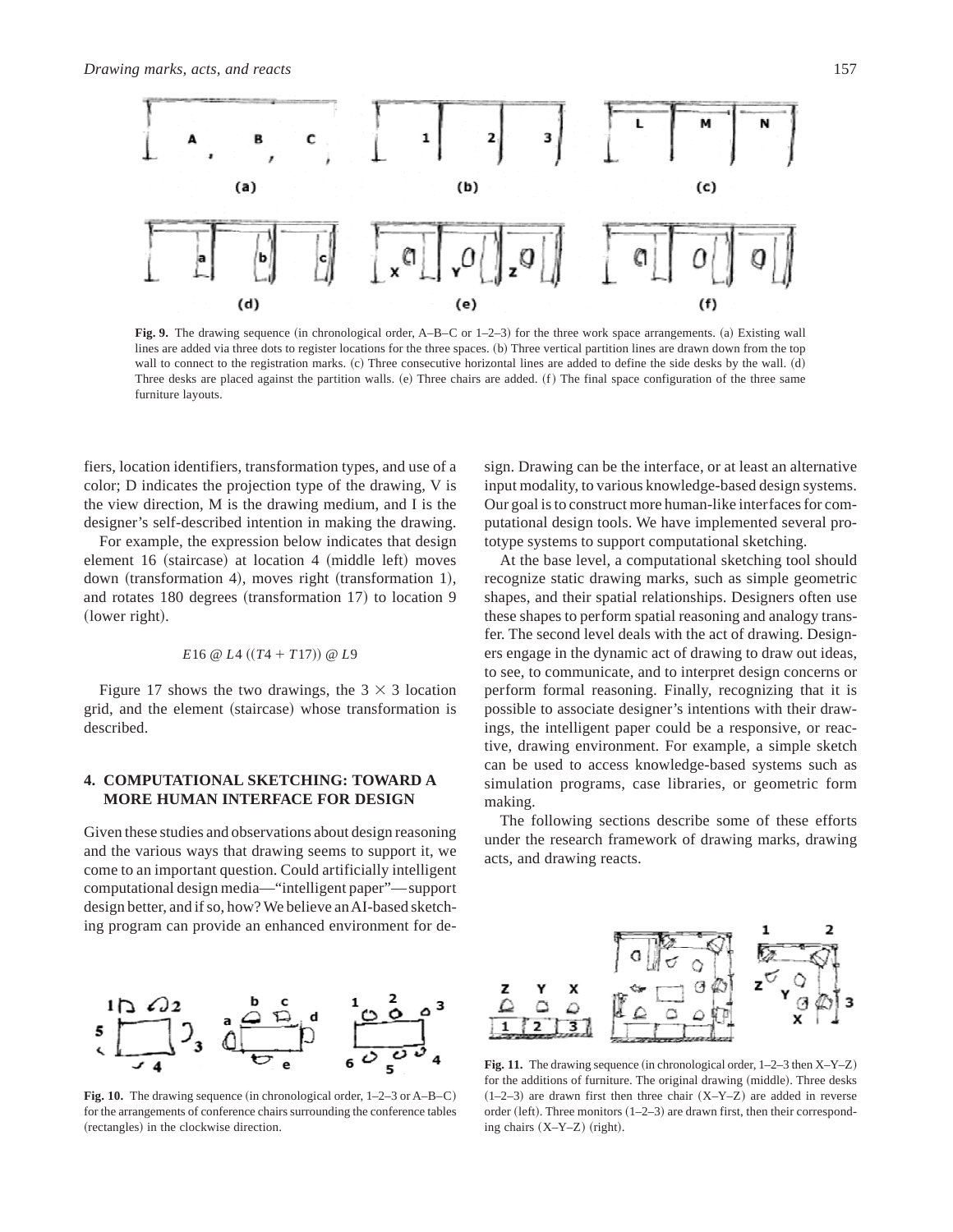

Fig. 12. The dimensional reasoning for the spatial arrangement according to the program square area requirements (numbers, markers, and calculations)

# **4.1. Drawing marks: Symbol recognition, spatial reasoning engine, and structure mapping**

Design drawing is a form of visual language. As described in Section 3, designers share conventions of drawing geometric primitives and symbol configurations. With elec-

tronic sketching tools, designers can quickly draw diagrams and sketches to convey symbolic or geometric information. It is important for such tool to take input from the pen (stylus, tablet, LCD screen) and recognize domain specific graphical elements as designers draw them. Unlike paper-based sketching, however, these drawing marks can



**Fig. 13.** Three-dimensional views are drawn as isometric or perspective drawings to visualize and test the 2-D floor plan arrangements.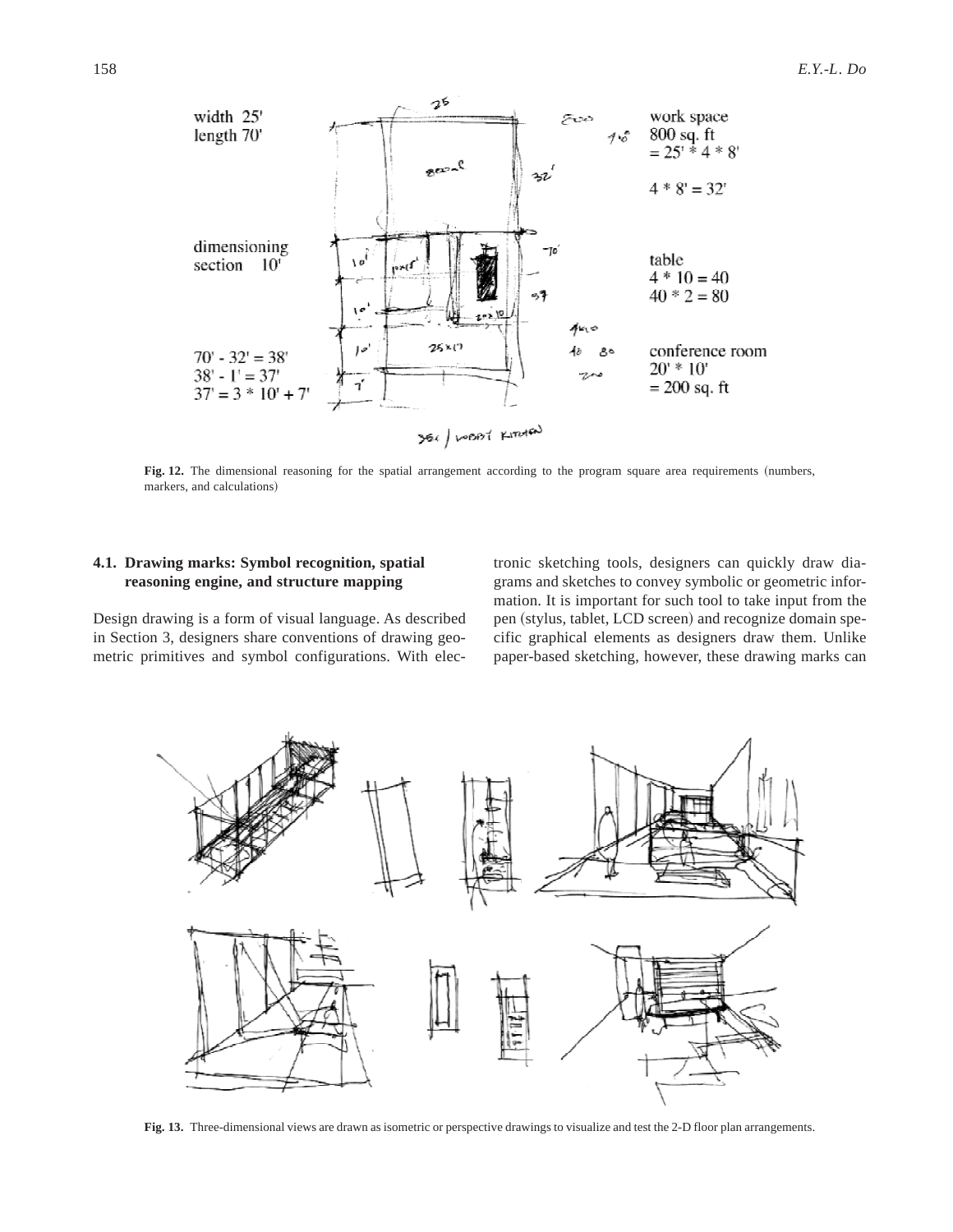

Fig. 14. Examples of a design drawing for the Pavilion House (section, elevation, plan, and 3-D isometric view).

be recorded, recognized, and used to communicate with external applications, such as visual databases.

# *4.1.1. Recognition of graphic primitives*

A computational tool for conceptual design reasoning in architectural should at least be able to perform shape recognition. The Electronic Cocktail Napkin program (Gross,

1996; Gross  $&$  Do, 1996) supports recognition and parsing of diagram shapes and configurations. Figure 18 shows that simple geometric shapes called glyphs are recognized through a pen path sequence on a  $3 \times 3$  grid, the location of corners, number of strokes, direction of the shape, and aspect ratio. The "glyph recognizer" takes initial data input from a pen tablet and parses it through comparison with



**Fig. 15.** A network diagram of the relations between drawings.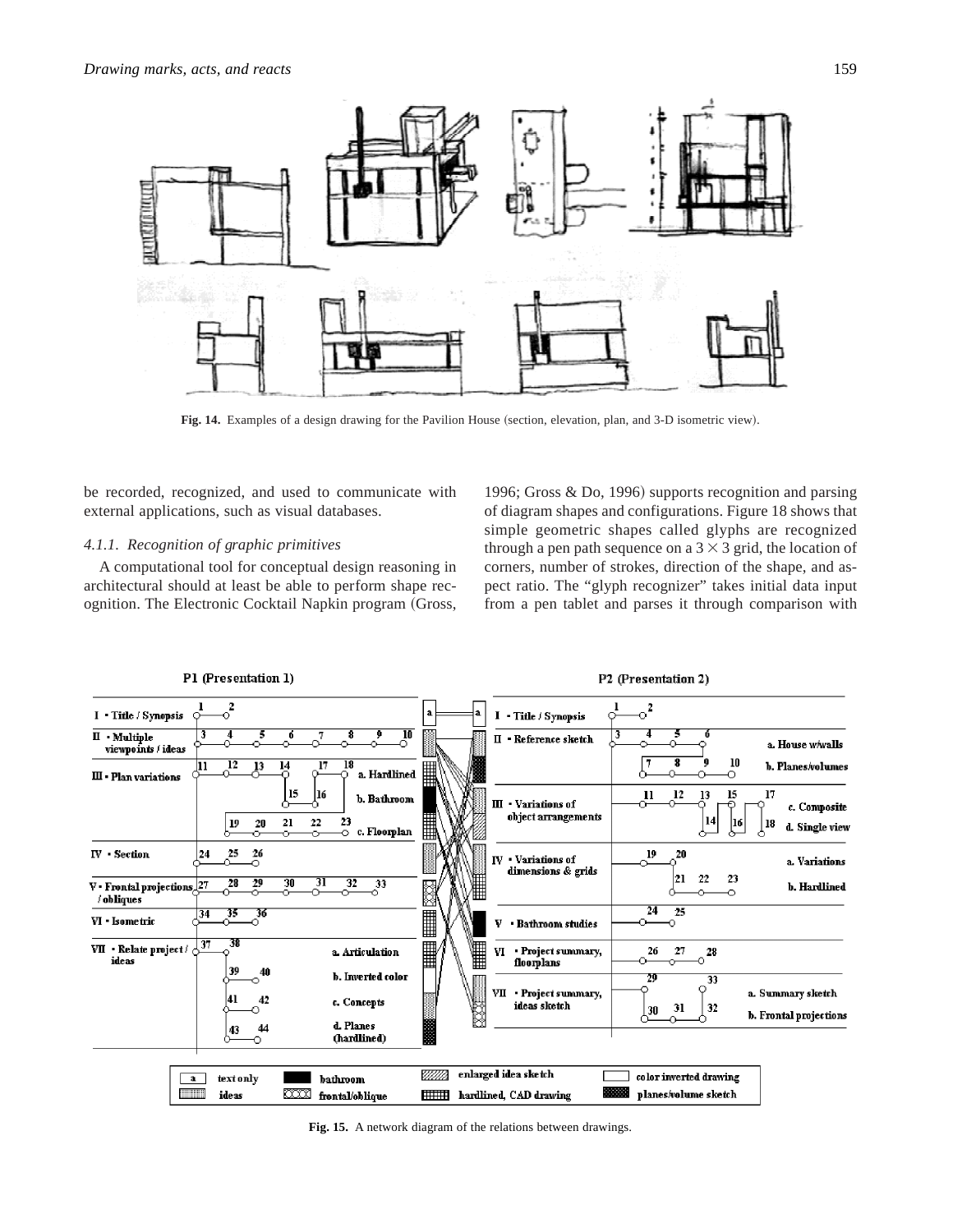| $\mathbf{m}$ #                           | Drawing | Title                                                             | Intention                                                                                      | Drawing                                 | View                      | Elements                                                                                             | Location      | Medium                                                    |
|------------------------------------------|---------|-------------------------------------------------------------------|------------------------------------------------------------------------------------------------|-----------------------------------------|---------------------------|------------------------------------------------------------------------------------------------------|---------------|-----------------------------------------------------------|
|                                          |         |                                                                   | Annotation                                                                                     | Type                                    | angle                     |                                                                                                      | /scale        |                                                           |
| P1-30<br>$(P1-9a)$<br>P2-16<br>$(P2-15)$ |         | wall &<br>projected<br>volumes<br>(variations<br>on the<br>theme) | isometric<br>front<br>• slots in wall<br>• marking<br>internal grid<br>system on the<br>facade | 3D<br>Frontal<br>Isometric<br>$(D3+D4)$ |                           | E1, E2, E3,<br>E4, E5, E6,<br>E7, E8, E9,<br>E10, E12,<br>E12, E12,<br>E12, E12,<br>E13, E14,<br>E15 | Lī            | pencil<br>(M1)<br>yellow,<br>blue, red<br>markers<br>(M4) |
| P1-6f<br>$P2-12f$                        |         | sectional<br>profile<br>studies                                   | checking<br>spatial<br>relations                                                               | section<br>(D3)                         | $\mathbf{p}$ $\mathbf{a}$ | E1, E2, E3,<br>E4, E5, E6,<br>E7, E8, E9,<br>E10                                                     | 剛工<br>E<br>Hd | pencil<br>(M1)<br>pen<br>(M2)                             |
| P1-9f<br>P2-15f                          |         | thickened<br>wall and<br>projection                               | variation of<br>sectional<br>space                                                             | section<br>(D2)                         |                           | E1, E2, E3,<br>E4, E5, E6,<br>E9, E10,<br>E14                                                        |               | pencil<br>(M1)                                            |

Fig. 16. Drawings in a coded table of different classifications (type, view angles, location, etc).



**Fig. 17.** Element 16 (stair case) in drawing I (left) is moved  $(T4, down;$ T1, right; T17, rotate  $180^\circ$ ) to a different location (from location 4 to location 9).

stored templates. These templates are learned by the program from the users. Each user can define new symbols by showing the system several examples and naming them.

# *4.1.2. Spatial reasoning engine*

Simple geometric shapes can be combined to form configurations. The spatial reasoning engine in the Electronic Cocktail Napkin program uses graphical rewrite rules to check and produce binary relations between any two objects. This pattern recognizer runs recursively until all conditions are found. These spatial relationships, such as



**Fig. 18.** Simple geometric shapes are recognized with a  $3 \times 3$  grid, drawing sequence, aspect ratio, and identified corners. The drawing board (left) and the glyph recognizer window showing the components of the shape of a circle (right).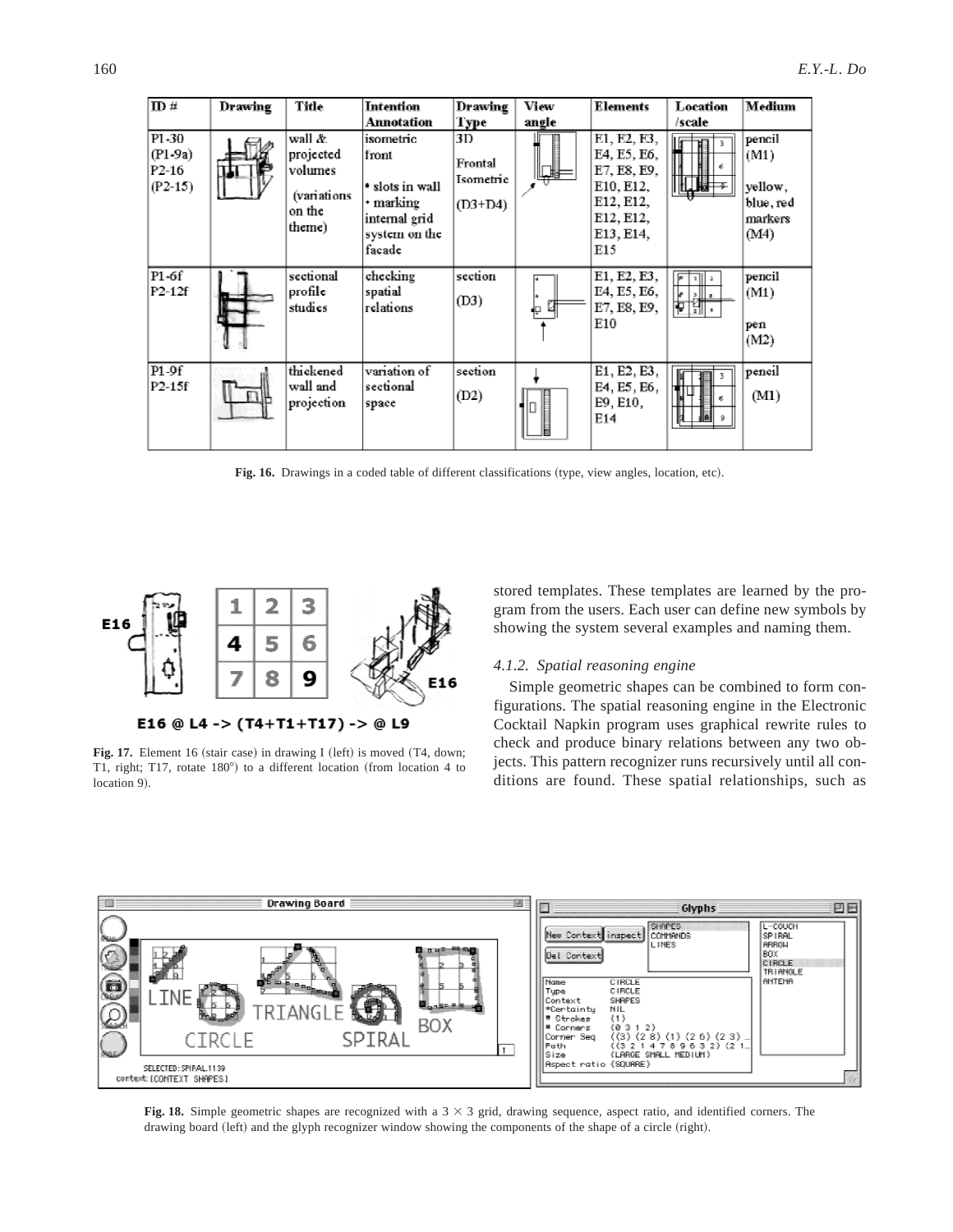

**Fig. 19.** The configurations are defined by combining geometric shapes and adjusting spatial relationships (concentric, above, same size, etc.) as shown in the configuration recognizer (right).

concentricity, containment, overlap, and intersection, are organized hierarchically and can be relaxed or constrained when user defines a new symbol configuration. For example, Figure 19 shows a collection of user-defined symbols for commonly used architecture elements. A dining table set can be defined as four boxes surrounding a circle. A toilet can be defined as two concentric circles directly adjacent to a rectangle box. The pattern recognizer provides choices of spatial constraints so that a user can, for example, relax a concentric relationship to a more generic type such as containment or overlap.

## *4.1.3. Structure mapping*

With the ability to recognize simple geometric shapes and spatial relationships, computational tools can be built to support diagram indexing and the retrieval of design drawing or images based on similarity. Our drawing analo-

gies and shape-based reminding projects (Do  $& Gross,$ 1995*a*, 1995*b*! explore finding visual references based on the adjustable weighting of similarity measures (element types, element counts, and spatial relations). Figure 20 shows the similarity measures of six diagram configurations that have the same element counts. Diagrams with more matching element types and spatial relations among the elements that are like the original query figure (Fig. 20, left) have higher scores.

Figure 21 shows an example of shape-based reminding or query by sketch retrieval of several visual and nonvisual databases. A diagram of a temple elevation retrieves information from a CD-ROM database (Matthews, 1994) of famous architecture, a web site, an image from a photography archive, and a QuickTime movie simulating shadow analysis. In each instance, database items are first indexed with diagrams, and subsequent queries are com-

| • Triangle<br>$\bullet$ Box<br>$\bullet$ H-Line       | • Half Circle<br>$\bullet$ Box<br>$\bullet$ H-Line    | • Triangle<br>• Colonnade<br>$\bullet$ H-Line                         | $\cdot$ Line<br>• Triangle<br>$\bullet$ Box              | $\bullet$ Box<br>$\bullet$ Box<br>$\bullet$ Box   |
|-------------------------------------------------------|-------------------------------------------------------|-----------------------------------------------------------------------|----------------------------------------------------------|---------------------------------------------------|
| • Triangle d-<br>above Box<br>• Box d-above<br>H-Line | • Half Circle<br>above Box<br>• Box d-above<br>H-Line | • Triangle d-<br>above<br>Colonnade<br>• Colonnade d-<br>above H-Line | • Line d-above<br>Triangle<br>• Triangle d-<br>above Box | • Box above<br><b>Box</b><br>• Box d-above<br>Box |
| Element type                                          | 2/3                                                   | 2/3                                                                   | 1/3                                                      | 1/3                                               |
| Relations &                                           | 1/2                                                   | $\Omega$                                                              | $\Omega$                                                 | 1/2<br>0                                          |
|                                                       | Relations<br>Type                                     | 1/2                                                                   |                                                          |                                                   |

Fig. 20. A similarity measure based on element types and spatial relations. All these figures have the same element count. (The row of lines in the middle diagram is recognized as a colonnade object.)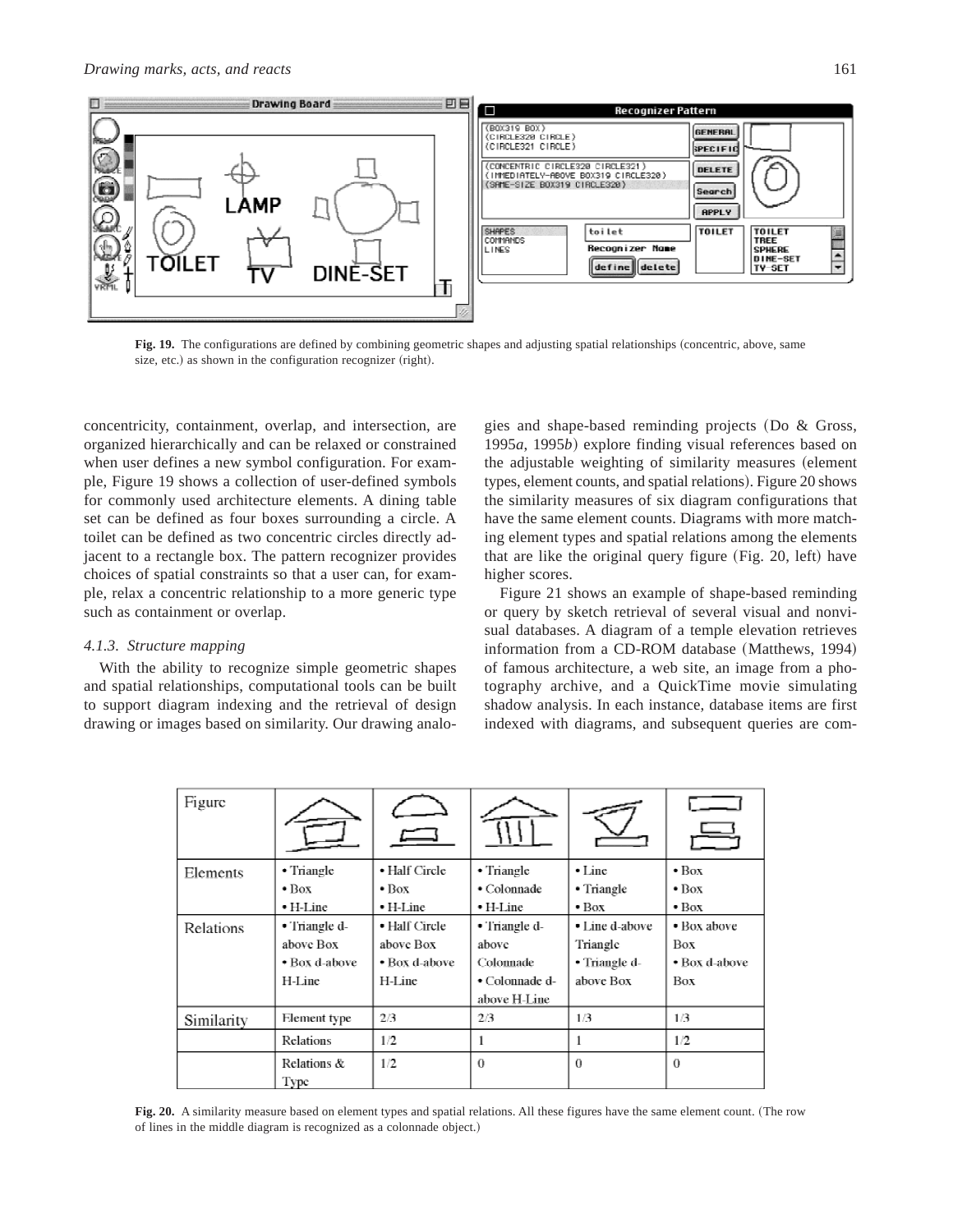

**Fig. 21.** An example of shape-based reminding: a diagram query retrieves an index card record from the Great Buildings Collection CD ROM (top middle), a Web page about the history of the Parthenon (right), a JPEG image from a photo archive (bottom middle), and a QuickTime movie of shadow analysis (bottom left).

pared with these index diagrams, which are stored in a sketchbook.

# **4.2. Drawing acts: Layers, filtering, design capture, and transformation**

Computational sketching tool should also support designers' active engagements of drawing and capture of the design process. In the design process designers move among different tasks such as concept formation, form making, and reference drawing. These activities are performed through drawing, redrawing, and overtracing on paper and trace layers.

# *4.2.1. Drawing management, opaque paper, layers, and transparent windows*

From the studies of designers in action, we found that designers often use tracing paper to copy parts of drawings, to work out design alternatives, and to move and rotate design elements. Our sketching tool thus incorporates several ways to manage the use of different layers. At the basic level, the drawing board on the Electronic Cocktail Napkin program acts like a piece of opaque paper. However, one can import an image into the drawing board as an underlay and trace over it. For example, the designer can annotate and call out important details and element specifications on the drawing by using a floor plan as an underlay (Fig.  $22$ ,



**Fig. 22.** An underlay floor plan picture is brought into the drawing environment for annotation (left). The designer can add and draw on a new translucent trace layer (right) on top of the drawings on the paperlike opaque base layer (middle).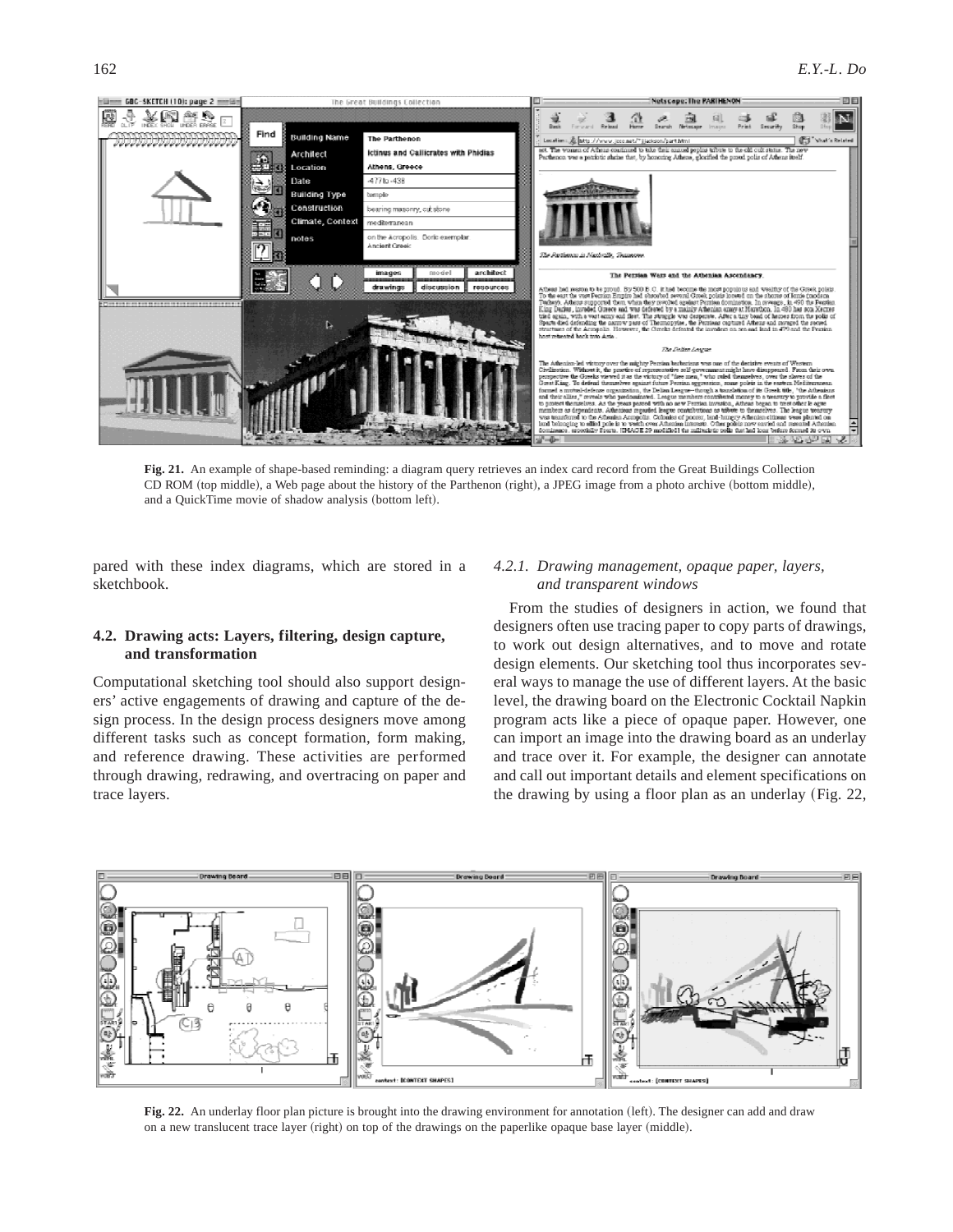## *Drawing marks, acts, and reacts* 163

left). A designer can also put a trace layer on top of the base layer (Fig. 22, middle) to work on design alternatives. Our program renders the new trace layer translucent  $(Fig. 22,$ right) so the bottom drawings are visible for reference.

When there are too many trace layers, management among drawings become cumbersome and the lower layers are less legible (each trace layer is partially opaque). Furthermore, designers often work on different tasks and draw references or inspiration from different places. For example, a designer might be working on a spatial layout problem while viewing related documents or image collections from her sketchbook. We implemented a transparent window so that a designer can move the transparent drawing paper over any other application. Figure 23 shows that the designer can sketch on a transparent window that is placed over a movie of a computer simulated walk-through, a CAD model, and a painting from a sketchbook.

# *4.2.2. Drawing filtering*

Besides acting as a means to indicate visual access or a circulation path, drawing also acts as a means to duplicate, highlight, or extract important features from existing imagery, including previously made drawings. A designer often traces over a drawing to draw her attention to the features or details for refinement or the exploration of design alternatives. Given that many overtraced lines are closely posi-

tioned, we can provide a filtering function to simplify a sketch or bring out the essential parts. Figure 24 shows two types of filtering provided by our sketching environment. The first simply discards pressure information in the drawing to show its essential form. For example, an initial sketch might deliberately use pen pressure to deliver a watercolorlike effect. Representing the same drawing with a line-only interpretation shows the bare-bones construction of the drawing  $(Fig. 24, left)$ . Another filtering function reduces overtraced drawings to a simpler form by replacing multiple elements in approximately the same location with a single element. It also eliminates elements smaller than a certain size or those the program was unable to identify  $(Fig. 24,$ right).

# *4.2.3. Design capture*

The act of drawing is widely acknowledged to be a means of design exploration, by which the designer can quickly try things out. Researchers often conduct protocol analysis to analyze designers' actions and rationale. Transcribing audio and video information from the protocol analysis data is a time consuming task. It would be valuable to have a tool to record both drawing actions and the verbal thinkaloud protocols together for future review. Such a program could also be used for recording conversations among design team members. This is a form of multimodal input. We



Fig. 23. Transparent window overlays on top of different applications (left to right: a movie, a JPEG image of a sketch, a 3-D CAD model, and a painting from a sketchbook). The designer can sketch and trace images in the transparent window.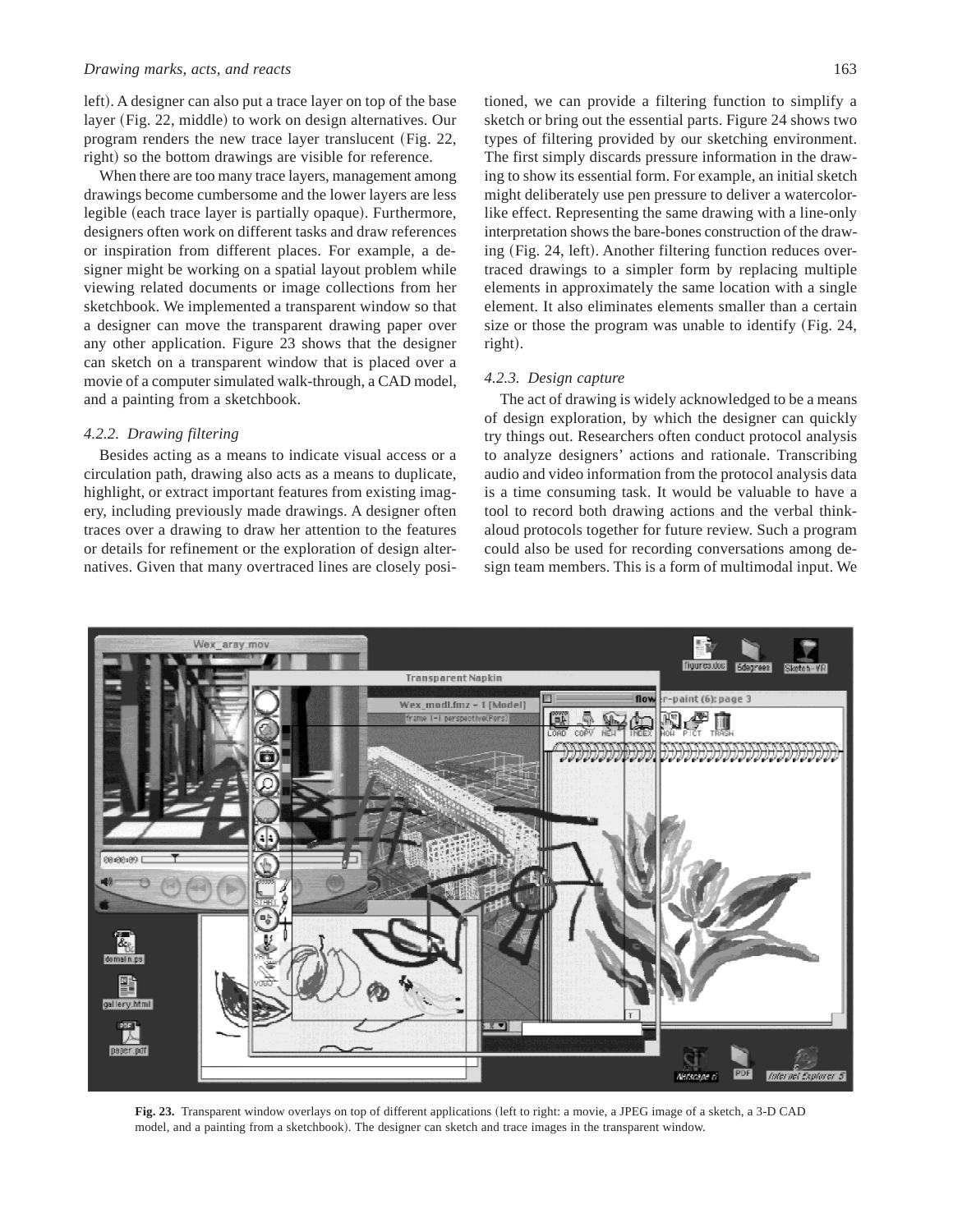

**Fig. 24.** Filtering of drawings to show the abstract, essential form. A diagram of simple strokes filtered from a watercolor-like image painted with pressure (left). Simplified shapes filtered by eliminating overlapping redraws and small objects (right).

implemented a program called Design Amanuensis (Gross et al., 2001) to explore recording and playing back design histories. The Design Amanuensis consists of both the capture of drawings, using our Cocktail Napkin graphic engine, and the recording and transcription of spoken protocol, using commercial speech recognition software (IBM Via-Voice). Our program tags both verbal and drawing information with time stamps and relates these data so that the whole design drawing process can be reviewed and replayed by selecting either a drawing element or a word in the text of the speech transcript. Figure 25 shows the Design Player, which controls the playback of speech synchronized with the drawing. One can select a drawing or a word to start the playback of the design history. Each word or drawing is highlighted as it is played.

## *4.2.4. Transformations of design elements*

If we compare any two drawings in a design, we can examine the means of arrangement and transformations (design moves) performed between them. To explore and an-

alyze the graphic actions in which design intentions are expressed, we built a prototype system called GIDA, which stands for Graphics Interpreter of Design Actions (Do,  $2001a$ ). The idea is to create a graphical spreadsheet sorting program to analyze individual drawings as well as the transformations of elements among a series of drawings. This work is an extension and investigation following the coding scheme described in Section 3.3.

The GIDA system allows a researcher to diagram over a picture underlay of a design drawing and to generate analysis of the drawing itself, as well as its relationships with other drawings. For example, the topological and geometric relations among parts of a diagram can be recorded and compared to another diagram traced from a different design drawing in order to reveal the spatial transformations among the elements. Figure  $26$  (left) shows two drawings (from the Pavilion House study described earlier) selected for comparison. These two drawings are alternatives for the frontal façade design of the same project. In order to record and analyze how element configurations are transformed be-



Fig. 25. Design Player (right) plays back part of the design record. The drawing and the speech are synchronized (top right diagram). As each word is highlighted in the voice playback (shown in text dialog), the corresponding drawing is highlighted (left drawing board).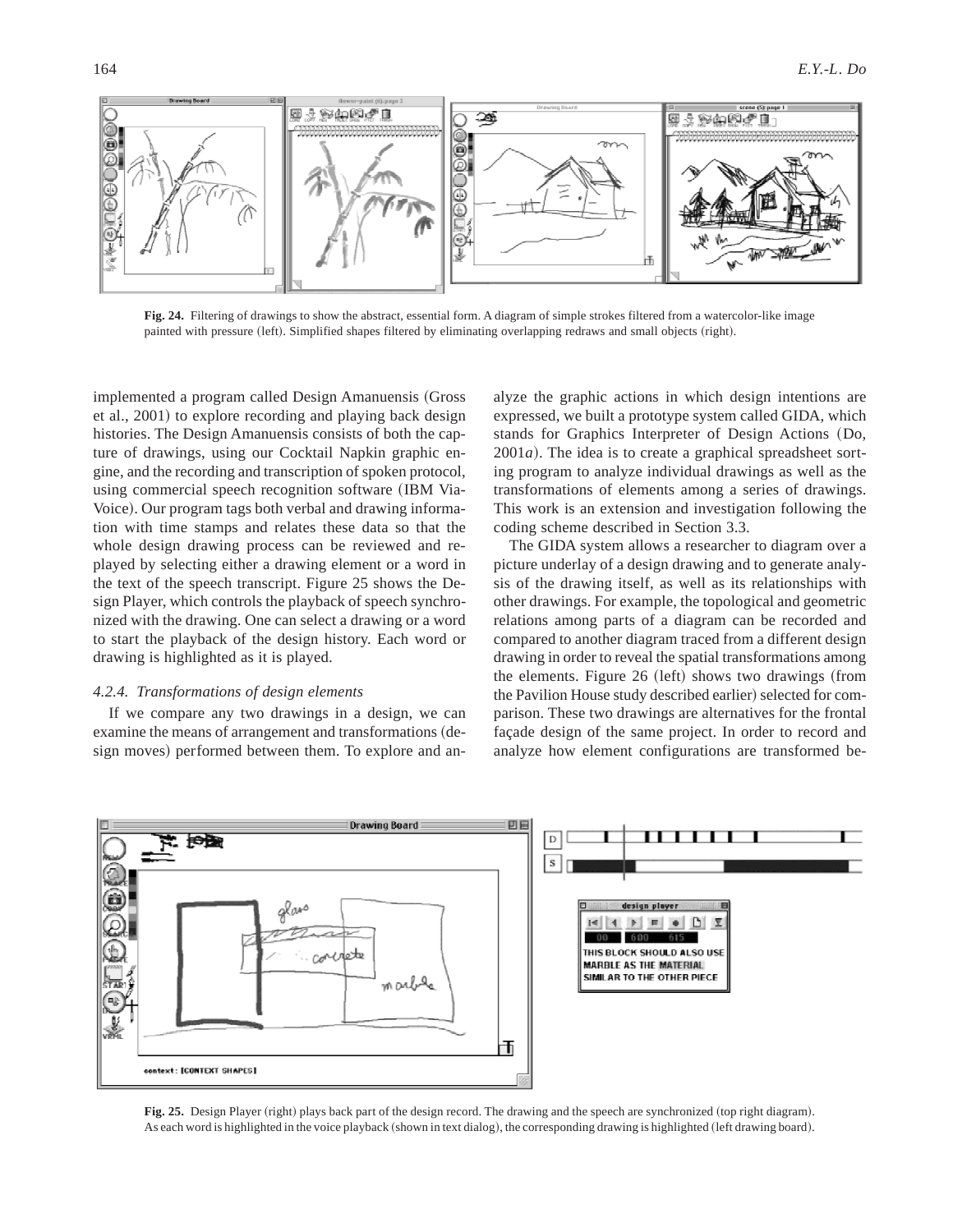

Fig. 26. Two design drawings (left) are used as an underlay to make diagrams of design entities with GIDA's location identifier  $(3 \times 3$  grid) for comparison (right).

tween these two façades, we brought them into GIDA as underlay pictures and drew analytical diagrams on top of them. Figure  $26$  (right) shows these elevation diagrams traced over the pictures with the underlay removed and a  $3 \times 3$ location identifier grid overlay. Each design entity is represented as a cell sequence. The resulting list of occupied cell numbers (drawn sequence) for each object is shown in Figure 27.

The comparison table shows that one drawing has eight elements and the other has six. The first drawing has a hood, or canopy-like, element and an extra vertical window that the second drawing does not have. Each element has a position in the global coordinate system and a list describing the local, relative position cell sequence. Upon comparing the lists of the same element from different drawings, the transformation can then be inferred. For example, the Thick Wall's cell sequence list was changed from  $(74569)$ 8 7) to (7 4 1 2 3 6 9 8 7). The size (bounding box) of this element in the first drawing is smaller than in the second. Therefore, it is inferred that the transformation for this element from the first drawing to the second one is an enlargement (addition of grid cells  $123$ ). The hood element in the first drawing is removed from the second drawing. Likewise, the transformation of vertical window 2 is a repositioning from  $(6 9)$  to  $(6)$ .

# **4.3. Drawing reacts: Intention inference, automatic knowledge acquisition, analysis, and testing**

Design drawing acts serve different functions for designers. First, designers record mental images onto paper. Second, they see and react to their drawings and perform "seeing as," "seeing that," and then "moving." Designers perform process feedback by interacting with their design drawings. This form of design reasoning is carried out through visual images and spatial manipulations of drawing elements. I argue that, besides recognizing drawing marks and facilitating drawing acts and drawing management, a computational sketching tool should also react to design drawings and provide support from knowledge-based systems. Ultimately, drawing should be the interface with which a designer can interact with design, analysis, and simulation tools.

## *4.3.1. Intention inference and the right tool at the right time*

It is important for a computer system to recognize and support this kind of spatial arrangement and functional reasoning tasks. The Right-Tool-Right-Time system (Do, 1998) is built to identify contexts of design tasks and intentions and use them to activate different knowledge-based design

| Design Element  | Drawing $#1$ | Drawing $#2$ |  |
|-----------------|--------------|--------------|--|
| E3 Thick Wall   | (7456987)    | (741236987)  |  |
| E4 Chimney Box  | (74587)      | (747)        |  |
| E6 Chimney Pipe | (14)         | (14)         |  |
| E12 V-Window-1  | (47)         |              |  |
| E12 V-Window-2  | (69)         | (6)          |  |
| E7 Hood/Canopy  | (414)        |              |  |
| E13 H-Strip-1   | (456)        | (456)        |  |
| E13 H-Strip-2   | (789)        | (789)        |  |

**Fig. 27.** A comparison table of two drawings showing a cell sequence list of location identifiers for each element.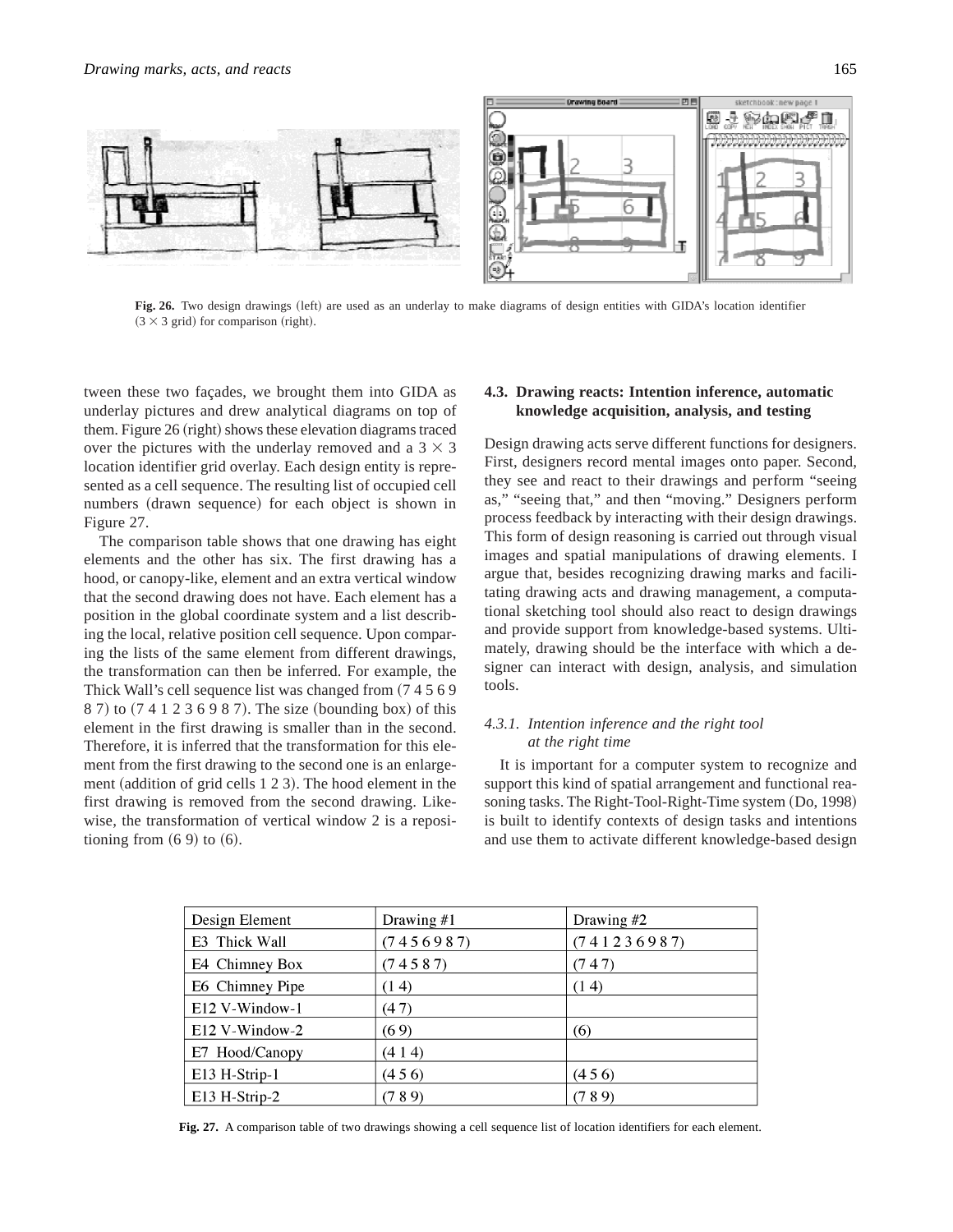

**Fig. 28.** The Right-Tool-Right-Time program facilitates interactions with design tools through a drawing interface.

tools. For example, recognizing dimensioning markers and calculations will cause a calculator to appear; recognizing sectional drawings with light rays will identify the context and intention as lighting concerns and therefore activate a lighting simulator. Basically, designers interact with the various design tools through the drawing interface. The Right-Tool-Right-Time manager parses the drawing into geometry and configuration and derives the mapping of intentions to corresponding, knowledge-based design tools. Figure 28 shows the architecture for the Right-Tool-Right-Time program.

## *4.3.2. Knowledge acquisition*

Designers often perform design reasoning based on prior experience or design precedence case examples. Casebased design aids such as Archie are built to support this type of reasoning. These knowledge-based design systems often use keywords for indexing and retrieval. For visually

oriented, graphically thinking designers (McKim, 1980; Laseau, 1986), a text-based interface may be an obstacle to effective use. This concern was validated through usability studies of the Archie system (Do et al., 1994). Archie's library is filled with postoccupancy evaluation cases containing stories, problems, and responses from postoccupancy evaluation data collected in field studies of about ten courthouses and libraries. All related items are crosslinked. However, to access Archie's design information, one must use specific keywords assigned by the system developer. Designers in the usability study suggested using drawing as an interface to access Archie. Therefore, a prototype of a diagramming tool was developed that helps users to find cases in the Archie database using only hand drawn sketch diagrams (Gross et al., 1994). Figure 29 shows a case story about the arrangement of adults' and children's sections in a library that was retrieved by a diagram in which annotated shapes indicate spaces.



**Fig. 29.** A story from an Archie case library about the concerns of adult and children's sections arrangement in a library indexed and retrieved by a diagram (A, adult; C, children).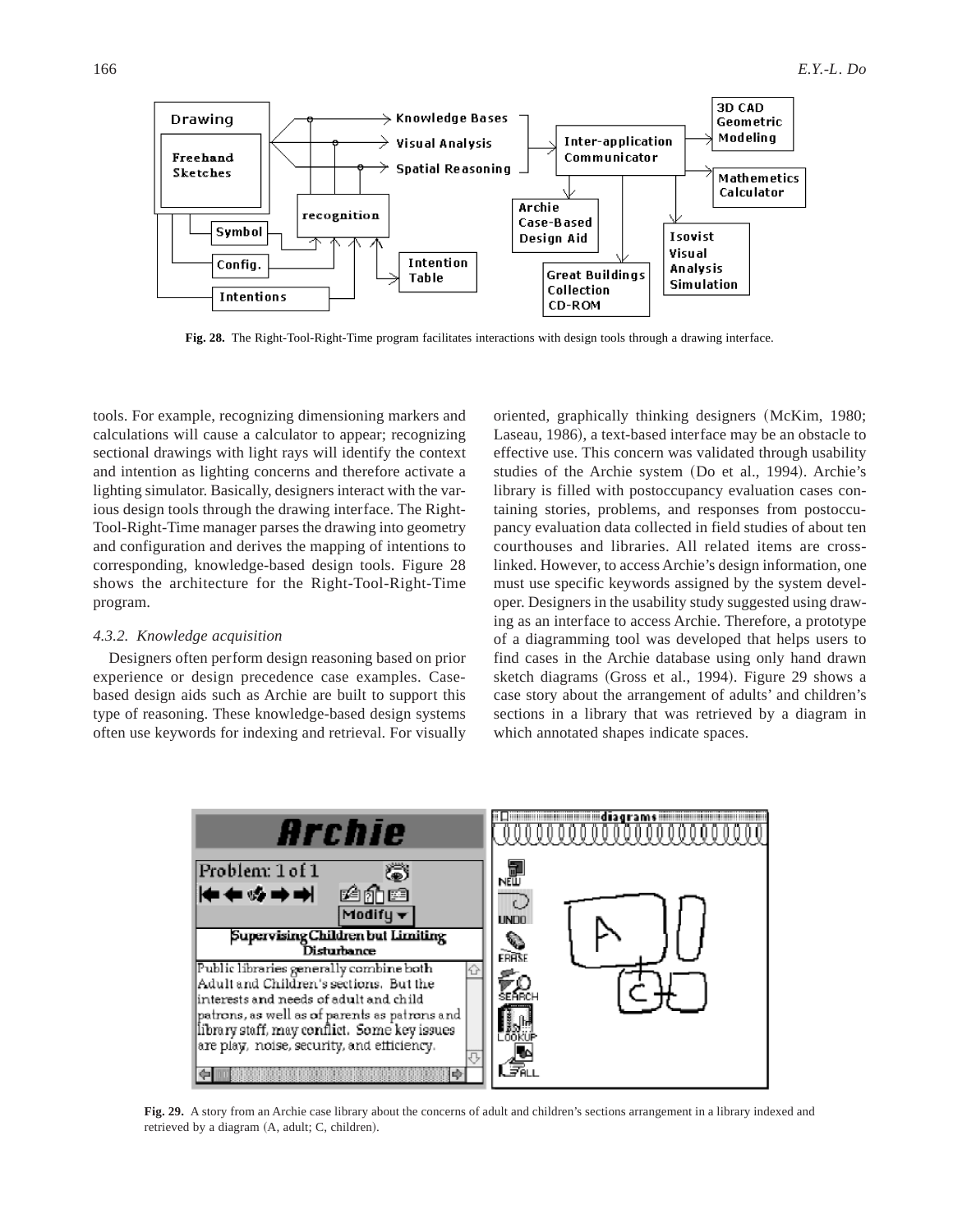

Fig. 30. The line drawings (left) are translated as wall lines and imported to the Isovist simulation program (right) to perform viewshed analysis (when a configuration of circles and arrows is recognized as a view symbol on the drawing board).

# *4.3.3. Visual analysis and simulation*

Another example of a reactive drawing involves performing a visual analysis to test lines of sight on a floor plan. View shed analysis tools (Do  $& Gross, 1997$ ) have been built around the idea called "Isovist" which defines the perception field of space through the calculation of visible area from a viewpoint (Benedikt, 1979, 1984; Davis & Benedikt, 1979). Figure 30 shows a module of the Right-Tool-Right-Time that would translate a hand sketched floor plan into an interactive simulation program that displays the evaluation and allows modification, which can in turn be brought back to the drawing environment for reference.

# *4.3.4. Testing and visualization through geometric representations*

The active engagement of making drawing is also important in design reasoning. Freehand sketching is a freeform and direct interaction with drawing marks. For example, adding extrusion lines on a drawn floor plan engages the thinking and testing of form in 3-D space. Based on this observation, the Sketch-VR system (Do, 2001*b*) enables the designer to quickly sketch a floor plan and convert it to a 3-D model in Virtual Reality Modeling Language (VRML) or to draw symbol configurations to arrange furniture in the model.

As described earlier in Section 3, we found that designers draw 3-D representations alongside a 2-D floor plan to visualize and test how the space works. Designer would draw isometric projects of the floor plan sketch. Often they simply extrude the floor plan and make more than one 3-D sketch to see things in perspective  $(s$ hown in Fig. 13). Figure 31 (left) shows a translation of a 2-D sketch into a  $3-D$ geometric model so that the massing studies of objects can be viewed in different angles. Figure 31 (right) shows a



**Fig. 31.** From sketch to 3-D geometry. A drawing of massing studies is translated into a 3-D CAD model that allows changes of isometric views (left). A floor plan sketch is translated and displayed as a VRML model on a web browser (right).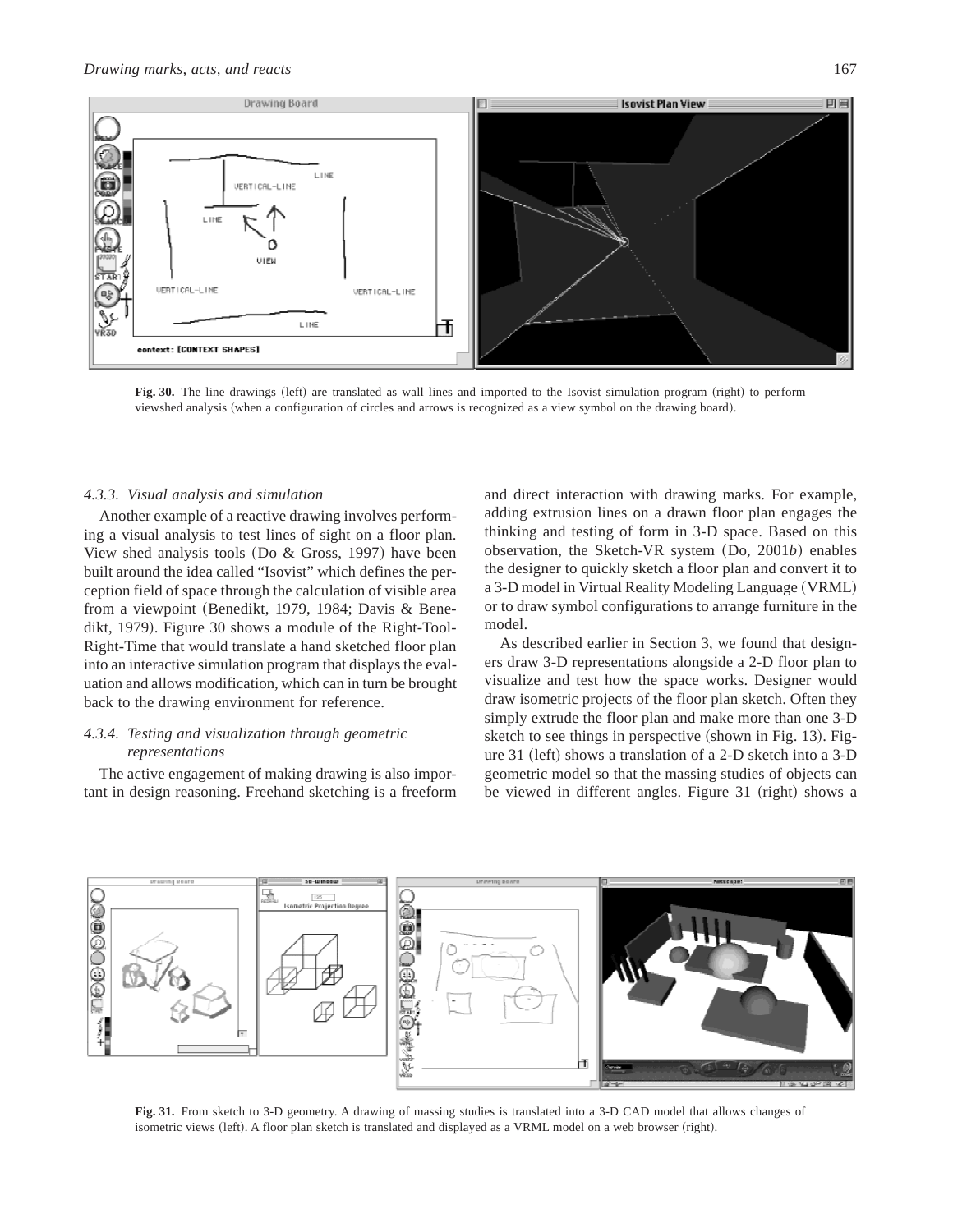

**Fig. 32.** Sketch-VR extrudes lines, circles, and curve shapes as wall lines to make floor plan partitions.

different approach to generating 3-D shapes, using Sketch-VR. In this case solid models such as boxes and spheres are placed in the VRML environment.

Figure 32 shows that in a simple scene, lines, curves and circles are extruded as partition walls and columns. Symbol configurations representing furniture elements are used to indicate placements for furniture layout. Arrows on the plan are recognized as gestures (instead of objects) to indicate views of interest and to set a guided path into the 3-D world  $(Fig. 33).$ 

Finally, Sketch-VR provides functionality for generating a complex 3-D curved surface model by sketching the edge boundaries and the cross section of the surface. For example, Figure 34 (left) shows that by drawing three curves, Sketch-VR calculates and interpolates all the points on the surface and builds a mesh model. Making a complex curve like this in a CAD model requires comprehensive knowledge of various operations and manipulations of the control points of each curve. Recent architectural adventures, such as Gehry's Guggenheim Museum in Bilbao (Gehry & IDOM Associates, 1997) requires the use of complex and costly aerospace CAD software and 3-D digitizing hardware. Figure  $34$  (right) shows how such curved surface can be easily applied as a roof to provide shelter for a room or house.

#### **5. DISCUSSION**

## **5.1. Summary and future work**

The study of reasoning in the design process has come to interest many design researchers and cognitive scientists. We believe drawing is the key element in the design process, and it should be carefully examined and used as the interface in computational tools to support design. By drawing, specifically we mean freehand sketching and diagramming. In contrast to the many computational tools that provide computational drafting capabilities, we believe it is important to keep the sketch form because it supports ambiguity and imprecision and invites reflection (reacting) and alternative readings of the drawing (marks).

This paper outlines the ideas, techniques and components that would enable the construction of a more humanoriented interface with which domain experts such as architects and designers can interact with various knowledgebased design systems. The computational sketching tools we present here are informed by the studies of design drawing we conducted. However, they did not attempt to only follow from the findings or to enlist features from them. They are intended to support designers in using sketching



Fig. 33. A furniture layout sketch (TV, couch, table, columns, and walls) to create a 3-D VRML world. The arrows on the floor plan sketch are translated as viewpoints, which are embedded into the browser to provide a guided path into the 3-D scene.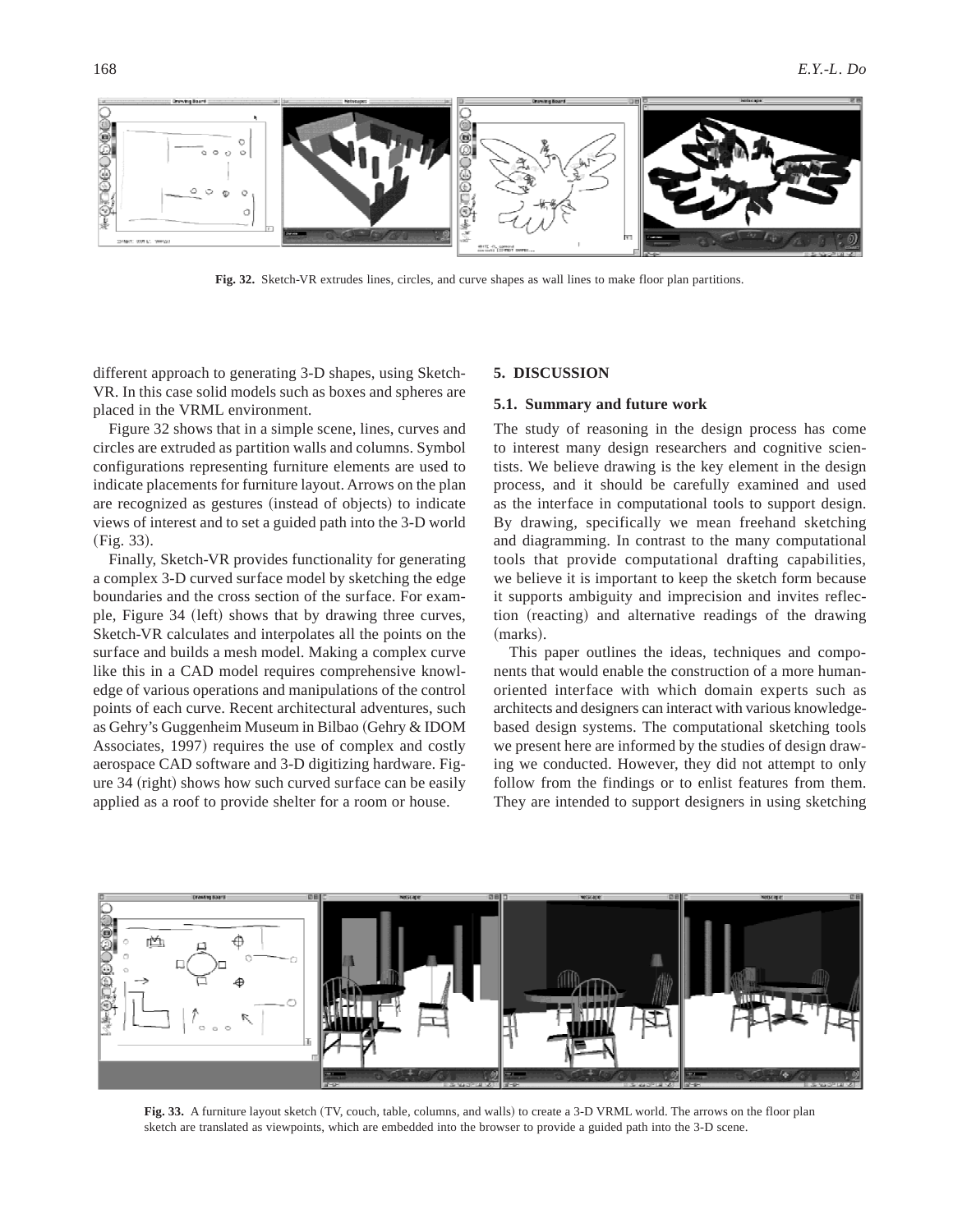

**Fig. 34.** A 3-D curved surface can be generated by sketching the two edge boundaries and a cross-section curve. For example, this type of curvy surface can be placed as a roof for a house or a shelter.

to interactively create, capture, inspect, index, and acquire design knowledge.

Many other features of drawing marks, acts, or reacts are worth exploring. Our computational tool also records speeds, pen pressures, and the drawing sequence as it recognizes drawing symbols. The sequence of drawing is a procedure to form or refine a design idea. This is a research area yet to be explored. If we argue that architectural design is ultimately about making decisions about 3-D space, then it would be valuable to draw directly in a 3-D scene. We are exploring sketching in 3-D scene (Jung et al., 1999; Jung  $&$ Do, 2000; Jung et al., 2001) to indicate concerns directly on the artifact in the space to facilitate collaboration.

In sum, sketching is important in the early, conceptual stages of architectural design, when designers are concerned with visual and spatial reasoning. Therefore, computational tools should support sketching activities. We described our empirical studies that examined the intentions in and relations among design drawings. The findings set up an interesting framework for research investigation of drawing: drawing marks, drawing acts, and drawing reacts. We believe designers draw to "see" and "move," and therefore it is important to study the marks, acts, and reacting drawing activities and to support them with computational tools. Our prototype systems demonstrate how freehand drawing interfaces can support various methods of analysis and design.

# **5.2. Representation and unstructured drawing for design and analysis**

As described in previous sections, freehand drawing is an essential part of the design process. However, most systems that attempt to support drawing are actually structured drafting systems. Sutherland, although he built a drawing program that provides "clean drawing" admits that it is difficult to use Sketchpad to sketch because of its "structured nature" (Sutherland, 1975).

CAD systems supposedly support design. However, most current CAD systems are limited to drafting, modeling and rendering. Design professionals use CAD to create presentation and construction drawings or near-complete designs.

Those who claim to use CAD for design such as Giovannini and Gehry (Giovannini, 1993; Gehry & IDOM Associates, 1997) are actually using CAD to manipulate or represent the distortion and transformation of geometric shapes. Using CAD systems did not help these designers with their design reasoning. Most designers continue to develop solutions with paper and pen. They sketch to design.

What, then, should a computer program recognize from a drawing? Schodek suggests that an object in a computational representation should not just carry one class inheritance but should have multiple classes for different purposes (Schodek, 1994). For example, a column in a facade and a column in structural analysis would have different meanings, and should therefore have different representational foci. The interpretation of objects should change based on the different design purposes, yet most systems only offer one, standardized description for an object. Schodek points out that when applying AI techniques, to architectural problems we need to emphasize intent rather than mere problem solving. Schodek's comment suggests the need to detect design intention in a drawing.

If drawing conventions indicate intent and designers share drawing conventions, then a computer program should be able to recognize these intentions. However, it is also possible that some conventions and design knowledge could be so obvious or well known that they would not be represented in a drawing. This is when a knowledgeable computer tool can help supply the missing knowledge. Tools that perform visual field analyses, evaluate energy consumption, present past failures or success stories, help with scheduling and budgeting, or estimate material costs are important because they serve different purposes in design. In a design environment these "intelligent" tools and techniques could help as reminders or, consultants or could offer alternatives. If the designer's intentions are detected during drawing engagement based on the context, then the computer program could provide missing knowledge or the relevant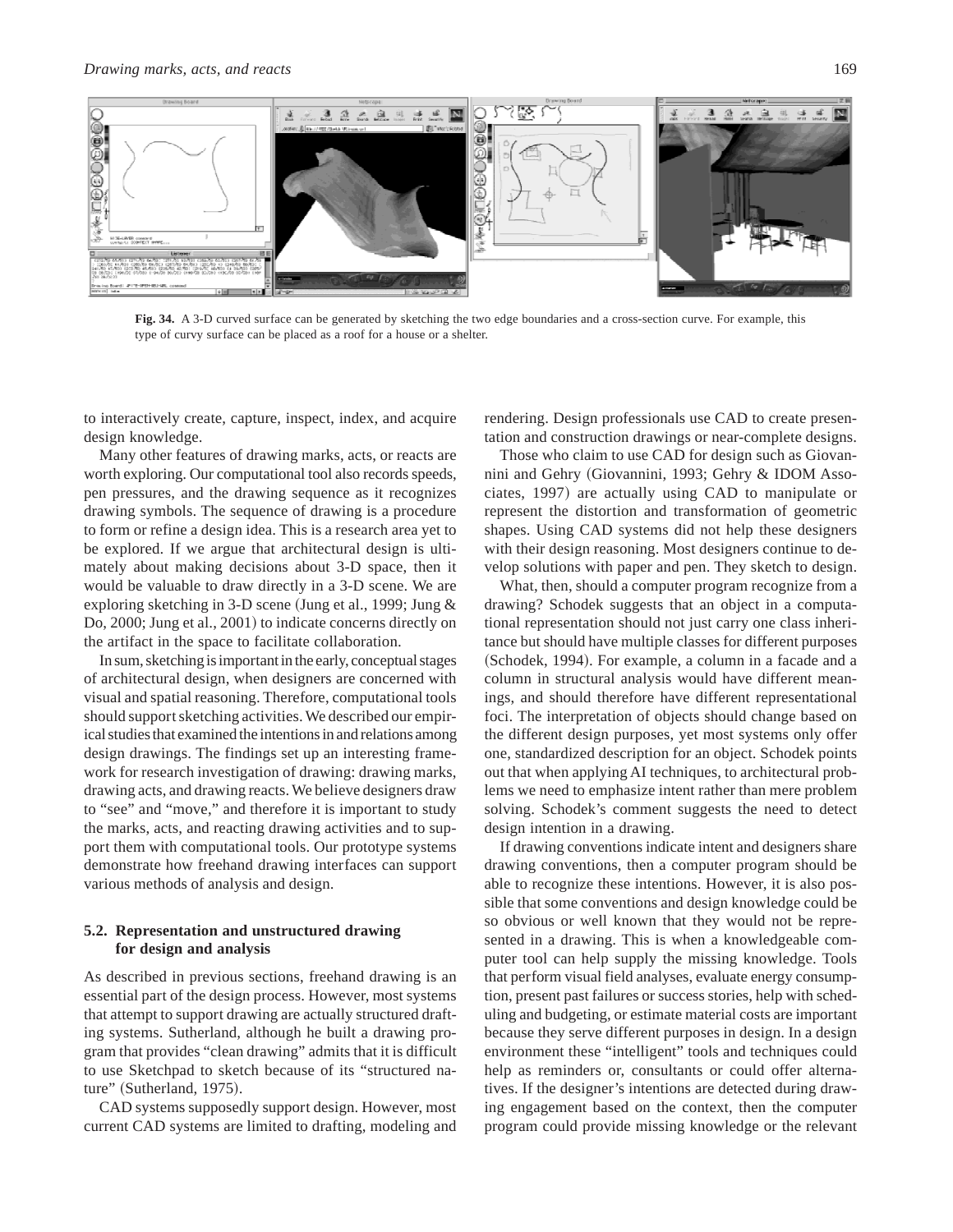# **5.3. Why should computer systems support sketching?**

Sketching is a natural way for people to explain and understand complex ideas and to perform visual and spatial reasoning. Our goal is to develop computer systems that support sketching activities so that designers and knowledge-based systems can interact through sketching. In architectural design today, although many CAD programs support drafting, most conceptual and creative work is still done using the traditional media of paper and pencil. Pencil on paper is more flexible and easy to use compared with conventional CAD software. Using a pencil to draw allows the designer to explore more freely and quickly. With paper the designer can mark directly on the design drawing, indicating shape, line weight, color, and position without stopping to type commands or select menu items.

Designers draw what they want without the burden of learning obscure commands or being forced to specify a defined shape when they are only concerned about a rough object or space. Therefore, to support creative design work, CAD systems should emulate paper-based media and enable the designer to work with a pen in an unstructured way.

But what is the advantage to using computers to support sketching if the machine only mimics paper media? Some sophisticated painting programs (e.g., Painter, Photoshop, etc.) allow freehand pen input and display a result that is similar to a scanned image. To edit the painting, however, a user must work at the pixel level. Such programs are not intelligent with respect to what is drawn. To support creative design, a computational sketching environment might offer additional capabilities. An obvious need is more powerful editing, allowing the user to reshape lines, and to delete, group, and duplicate figures in sketch form as with conventional (structured, menu based) CAD drawing tools.

Beyond tools for making and editing sketches, computing environments for creative and early conceptual design should recognize sketch and diagram elements and provide simulations, critiques, constraint maintenance, and knowledge-based editing. More sophisticated enhancements could contribute even more useful functions to a computer-based sketching environment, giving it many advantages over paper. These environments could provide access to relevant information during the earlier stages of design, when changes in strategy are less costly. Designers might use the computer sooner in their design process and thus gain valuable feedback earlier in design.

## **ACKNOWLEDGMENTS**

This research was supported in part by the National Science Foundation under Grants IIS-96-19856 and IIS-00-96138. The views contained in this material are those of the author and do not necessarily reflect the views of the National Science Foundation.

## **REFERENCES**

- Akin, O. (1978). How do architects design. In *Artificial Intelligence and Pattern Recognition in Computer Aided Design, IFIP* (Latombe, E.J.-C., Ed.), pp. 65-104. New York: North-Holland.
- Akin, O. (1986). *Psychology of Architectural Design*. London: Pion.
- Baudel, T. (1994). A mark-based interaction paradigm for free-hand drawing. *ACM Symposium on User Interface Software and Technology*. Marina del Rey, CA: ACM Press.
- Benedikt, M.L. (1979). To take hold of space: Isovist and isovist fields. *Environment and Planning B6*, 47– 65.
- Benedikt, M.L. (1984). Perceiving architectural space: From optic arrays to isovists. In *Persistence and Change* (Warren, H.W., & Shaw, R.E., Eds.!, pp. 103–114. Hillsdale, NJ: Erlbaum.
- Cross, N., Christiaans, H., & Dorst, K., Eds. ~1996!. *Analyzing Design Activity*. New York: Wiley.
- Davis, L.S., & Benedikt, M.L. (1979). Computational models of space: Isovists and Isovist fields. *Computer Graphics and Image Processing 11*, 49–72.
- Do, E.Y.-L. (1995). What's in a diagram that a computer should understand? *CAAD Futures '95: The Global Design Studio, Sixth International Conference on Computer Aided Architectural Design Futures* (Tan, M., & Teh, R., Eds.), pp. 469-482. Singapore: National University of Singapore.
- Do, E.Y.-L. (1998). *The right tool at the right time--Investigation of freehand drawing as an interface to knowledge based design tools*. PhD dissertation. Atlanta: Georgia Institute of Technology.
- Do, E.Y.-L.  $(2001a)$ . Graphics interpreter of design actions: The GIDA system of diagram sorting and analysis. In *CAAD Futures* 2001 (Vries, B.d., van Leeuwen, J.P., & Achten, H.H., Eds.), pp. 271-284. Eindhoven, The Netherlands: Kluwer Academic Publishers.
- Do, E.Y.-L. (2001*b*). VR Sketchpad: Creating instant 3D worlds by sketching on a transparency window. In *CAAD Futures 2001*. (Vries, B.d., van Leeuwen, J.P., & Achten, H.H., Eds.), pp. 161-172. Eindhoven, The Netherlands: Kluwer Academic Publishers.
- Do, E.Y.-L., & Gross, M.D. (1995*a*). Drawing analogies—Supporting creative architectural design with visual references. In *Computational Model of Creative Design* (Gero, J., & Maher, M.-L., Eds.), pp. 37-58. Heron Island, Australia: University of Sydney.
- Do, E.Y.-L., & Gross, M.D. (1995*b*). Shape based reminding as an aid to creative design. *The Global Design Studio, Proc. Sixth Int. Conf. on Computer Aided Architectural Design Futures* ~Tan, M., & Teh, R., Eds.), pp. 79–90. National University of Singapore, Centre for Advanced Studies in Architecture, Singapore.
- Do, E.Y.-L.,  $&$  Gross, M.D. (1997). Tools for visual and spatial analysis of CAD models—Implementing computer tools as a means to thinking about architecture. In *CAAD Futures 97* (Junge, R., Ed.), pp. 189-202. Munich: Kluwer.
- Do, E.Y.-L., Gross, M.D., Zimring, C., & Neiman, B. (2000). Intentions and relations among design drawings. *Design Studies 21*, 483–503.
- Do, E.Y.-L., Or, S.-W.D., Carson, D.M., Chang, C.-S., & Hacker, W.C. ~1994!. *Usability Study of a Case-Based Design Aid: Archie*. Atlanta: Georgia Institute of Technology.
- Domeshek, E., & Kolodner, J. (1992). A case-based design aid for architecture. In Artificial Intelligence in Design '92 (Gero, J.S., Ed.). Dordrecht: Kluwer Academic Publishers.
- Dorst, K., & Cross, N. (1995). Protocol analysis as a research technique for analysing design activity. *Design Engineering Technical Conf. 2(DE-83)*, pp. 563–570. New York: ASME.
- Eastman, C.M. (1968). On the analysis of intuitive design. In *Emerging*  $Methods$  in Environmental Design and Planning (Moore, G.T., Ed.), pp. 21–37. Cambridge, MA: MIT Press.
- Eisenman, P. (1987). *Peter Eisenman House of Cards*. New York: Oxford University Press.
- Forbus, K.D., Ferguson, R.W., & Usher, J.M. (2001). Towards a computational model of sketching. In *Int. Conf. on Intelligent User Interfaces*, pp. 77–83. New York: ACM Press.
- Fraser, I., & Henmi, R. ~1994!. *Envisioning Architecture—An Analysis of Drawing*. New York: Van Nostrand Reinhold.